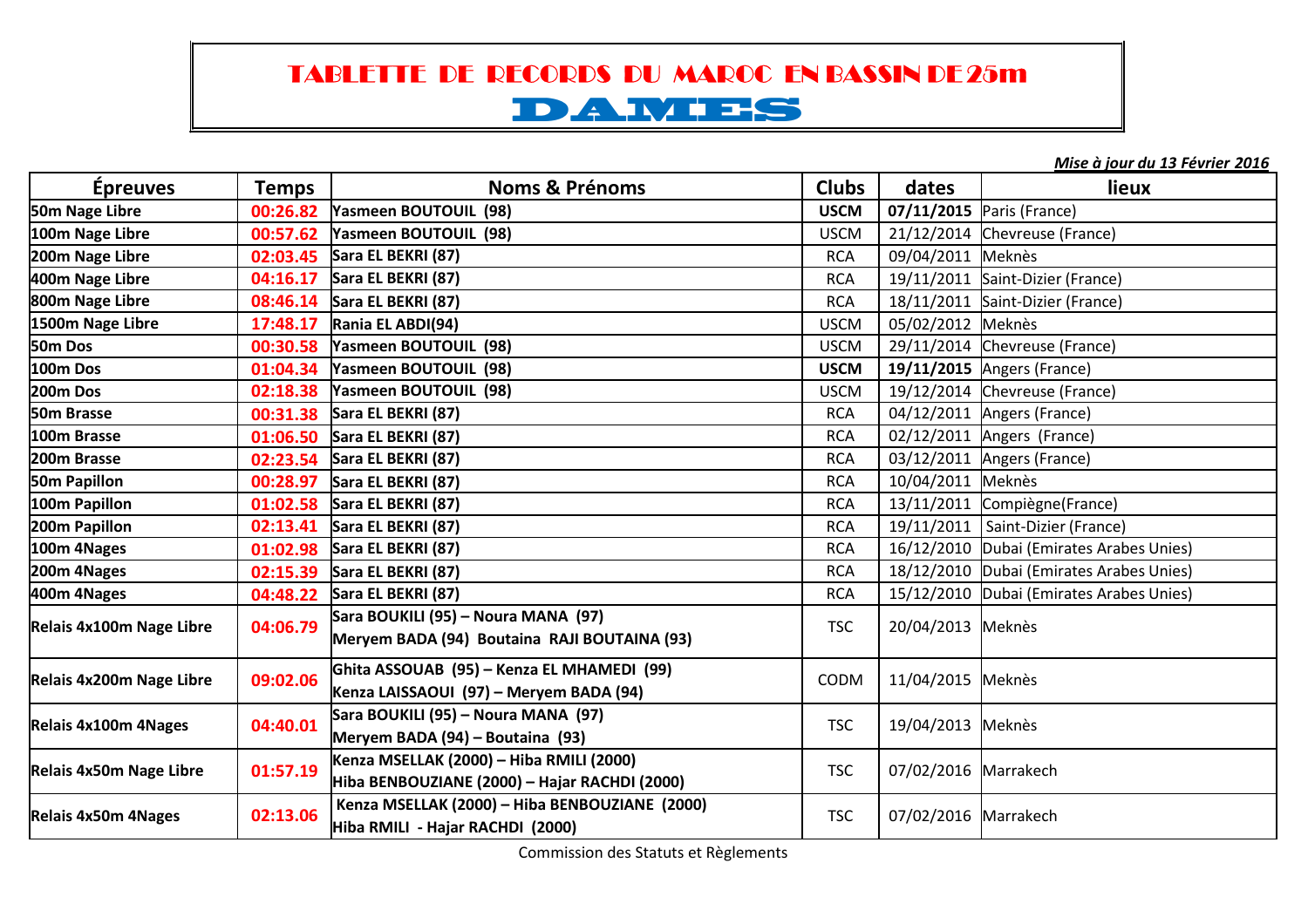## TABLETTE DE RECORDS DU MAROC EN BASSIN DE 25mMESSIEURS

 *Mise à jour du 23 Janvier 2016*

| <b>Épreuves</b>                 | <b>Temps</b> | <b>Noms &amp; Prénoms</b>                                                                    | <b>Clubs</b> | dates      | lieux                  |
|---------------------------------|--------------|----------------------------------------------------------------------------------------------|--------------|------------|------------------------|
| 50m Nage Libre                  | 00:22.87     | Merwane EL MERINI (97)                                                                       | <b>RCA</b>   | 23/11/2014 | Montpellier (France)   |
| 100m Nage Libre                 | 00:50.32     | Amine KOUAME (86)                                                                            | <b>USF</b>   | 24/06/2012 | Meknès                 |
|                                 |              | Merwane EL MERINI (97)                                                                       | <b>RCA</b>   | 21/11/2014 | Montpellier (France)   |
| 200m Nage Libre                 | 01:50.62     | Adil BELLAZ (81)                                                                             | <b>USCM</b>  | 30/12/2003 | La Réunion (France)    |
| 400m Nage Libre                 | 03:55.36     | Morad BERRADA (91)                                                                           | <b>WAC</b>   | 05/12/2010 | Chartres (France)      |
| 800m Nage Libre                 | 08:17.80     | Said SABER (95)                                                                              | AS.FAR       | 09/04/2015 | Meknès                 |
| 1500m Nage Libre                | 15:54.51     | Morad BERRADA (91)                                                                           | <b>WAC</b>   | 14/11/2010 | Montpellier (France)   |
| 50m Dos                         | 00:25.65     | Bilal ACHELHI (92)                                                                           | CODM         | 20/04/2013 | Meknès                 |
| <b>100m Dos</b>                 | 00'55"51     | Merwane EL MERINI (97)                                                                       | <b>RCA</b>   | 22/11/2014 | Montpellier (France)   |
| <b>200m Dos</b>                 | 02:02.22     | Driss LAHRICHI (97)                                                                          | <b>WAC</b>   | 08/04/2015 | Meknès                 |
| 50m Brasse                      | 00:28.83     | Amine FAWZI (86)                                                                             | <b>USCM</b>  | 18/04/2013 | Meknès                 |
| 100m Brasse                     | 01:03.41     | Amine FAWZI (86)                                                                             | <b>USCM</b>  | 20/04/2013 | Meknès                 |
| 200m Brasse                     | 02:19.67     | Ahmed Reda ENNAIM (96)                                                                       | CODM         | 09/04/2015 | Meknès                 |
| 50m Papillon                    | 00:24.67     | Bilal ACHELHI (92)                                                                           | <b>CODM</b>  | 19/04/2013 | Meknès                 |
| 100m Papillon                   | 00:55.30     | Bilal ACHELHI (92)                                                                           | CODM         | 18/04/2013 | Meknès                 |
| 200m Papillon                   | 02:02.84     | Nouamane BATAHI (94)                                                                         | <b>CODM</b>  | 20/12/2015 | Istres (France)        |
| 100m 4Nages                     | 00:56.97     | Amine KOUAME (86)                                                                            | <b>USF</b>   | 03/02/2012 | <b>MEKNES</b> (Maroc)  |
| 200m 4Nages                     | 02:03.59     | Morad BERRADA (91)                                                                           | <b>WAC</b>   | 04/12/2011 | <b>ANGERS (France)</b> |
| 400m 4Nages                     | 04:18.78     | Morad BERRADA (91)                                                                           | <b>WAC</b>   | 03/12/2011 | <b>ANGERS (France)</b> |
| Relais 4x100m Nage Libre        | 03:29.84     | Adil ASSOUAB (92) -Souhail HAMOUCHANE (97)<br>Mehdi AYOUBI (98) - Nouamane BATAHI (94)       | CODM         | 10/04/2015 | <b>MEKNES</b> (Maroc)  |
| <b>Relais 4x200m Nage Libre</b> | 07:48.34     | Salaheddine ARIGUI (94) - Bakr KZIBER (98)<br>Badr BEN ASSILA (98) - Said SABER (95)         | AS.FAR       | 11/04/2015 | <b>MEKNES (Maroc)</b>  |
| <b>Relais 4x100m 4Nages</b>     | 03:51.63     | Adil ASSOUAB (92) - Ahmed RedaENNAIM(96)<br>Nouamane BATAHI (94) - Mehdi AYOUBI (98)         | <b>CODM</b>  | 11/04/2015 | <b>MEKNES</b> (Maroc)  |
| <b>Relais 4x50m 4Nages</b>      | 02:31.37     | Nizar EL ALAMI (98) - Mehdi Moulay BERKCH (98)<br>Khalil ALAOUI (97) - El Mehdi CHABADI (97) | <b>USCM</b>  | 16/05/2010 | Rabat                  |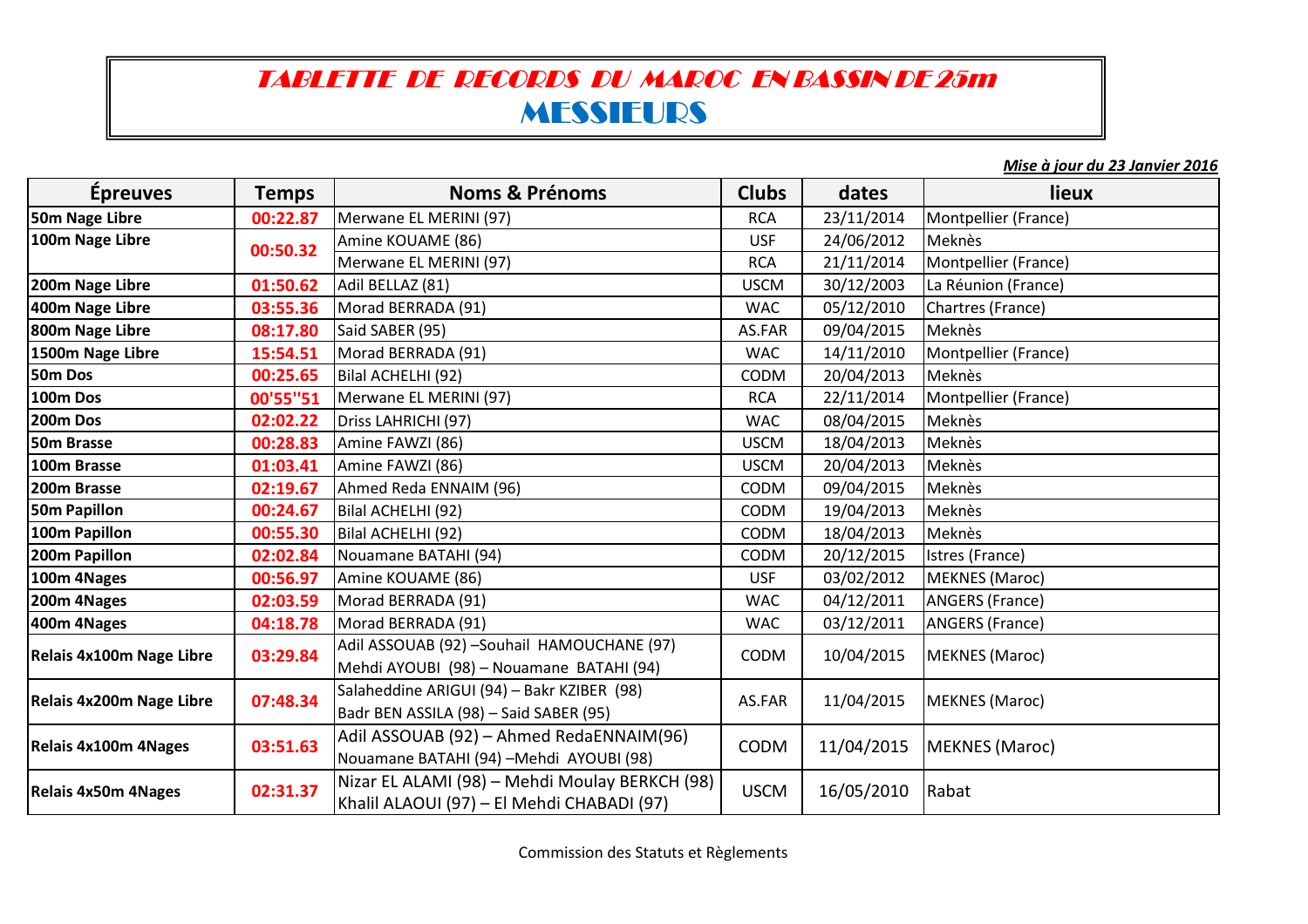## TABLETTE DE RECORDS DU MAROC EN BASSIN DE 50 mDAMES

*Mise à jour du 23 Janvier 2016*

| <b>ÉPREUVES</b>            | <b>RECORDS</b> | <b>NOMS &amp; PRENOMS</b>                                                                      | <b>CLUBS</b> | <b>DATES</b>          | <b>LIEUX</b>                         |
|----------------------------|----------------|------------------------------------------------------------------------------------------------|--------------|-----------------------|--------------------------------------|
| 50m Nage Libre             | 00:27.35       | Sara EL BEKRI (87)                                                                             | <b>RCA</b>   | 20/12/2011            | Doha (Qatar)                         |
| 100m Nage Libre            | 00:58.30       | Sara EL BEKRI (87)                                                                             | <b>RCA</b>   | 13/09/2010            | Casablanca                           |
| 200m Nage Libre            | 02:03.10       | Sara EL BEKRI (87)                                                                             | <b>RCA</b>   | 17/12/2011            | Doha (Qatar)                         |
| 400m Nage Libre            | 04:17.55       | Sara EL BEKRI (87)                                                                             | <b>RCA</b>   | 19/12/2011            | Doha (Qatar)                         |
| 800m Nage Libre            | 08:49.57       | Sara EL BEKRI (87)                                                                             | <b>RCA</b>   |                       | 24/02/2012   Bordeaux (France)       |
| 1500m Nage Libre           | 17:04.85       | Sara EL BEKRI (87)                                                                             | <b>RCA</b>   |                       | 17/02/2012 Sarcelles (France)        |
| 50m Dos                    | 00:31.35       | Yasmeen BOUTOUIL (98)                                                                          | <b>USCM</b>  |                       | 20/03/2015   Massy (France)          |
| 100m Dos                   | 01:05.97       | <b>Yasmeen BOUTOUIL (1998)</b>                                                                 | <b>USCM</b>  |                       | 21/02/2016 Clamart (France)          |
| 200m Dos                   | 02:22.17       | Imane BOULAAMANE (89)                                                                          | <b>CNJ</b>   |                       | 19/03/2011 Chalon sur Saone (France) |
| 50m Brasse                 | 00:31.54       | Sara EL BEKRI (87)                                                                             | <b>RCA</b>   | 22/04/2009            | Montpellier (France)                 |
| 100m Brasse                | 01:08.21       | Sara EL BEKRI (87)                                                                             | <b>RCA</b>   |                       | 29/07/2012 Londres (GBR)             |
| 200m Brasse                | 02:25.86       | Sara EL BEKRI (87)                                                                             | <b>RCA</b>   |                       | 01/08/2012 Londres (GBR)             |
| <b>50m Papillon</b>        | 00:28.96       | Sara EL BEKRI (87)                                                                             | <b>RCA</b>   |                       | 17/02/2012 Sarcelles (France)        |
| 100m Papillon              | 01:03.35       | Sherazade RAMOND HANNANE (90)                                                                  | <b>WAC</b>   | 22/05/2009            | Chalon sur Saone (France)            |
| 200m Papillon              | 02:16.21       | Sara EL BEKRI (87)                                                                             | <b>RCA</b>   |                       | 19/12/2011 Doha (Qatar)              |
| 200m 4Nages                | 02:17.24       | Sara EL BEKRI (87)                                                                             | <b>RCA</b>   |                       | 22/12/2011   Doha (Qatar)            |
| 400m 4Nages                | 04:48.04       | Sara EL BEKRI (87)                                                                             | <b>RCA</b>   |                       | 18/12/2011   Doha (Qatar)            |
| Relais 4x50m Nage Libre    | 01:59.25       | Imane BOULAAMANE (89) - Marwa BOULAAMANE (93)<br>Lilia KARAKCHOU (92) - Kenza LYAGOUBI (94)    | <b>CNJ</b>   | 19/07/2008 Rabat      |                                      |
| Relais 4x100m Nage Libre   | 04:02.77       | Sara EL BEKRI (87) - Rania EL ABDI (94)<br>Marwa EL BANAR (95) - Noufissa CHBIHI (90)          | E.N          |                       | 18/12/2011   Doha (Qatar)            |
| Relais 4x200m Nage Libre   | 08:43.40       | Rania EL ABDI (94) - SherazadeRAMOND HANNANE (90)<br>Noufissa CHBIHI (90) - Sara EL BEKRI (87) | E.N          | 13/09/2010 Casablanca |                                      |
| <b>Relais 4x50m 4Nages</b> | 02:14.74       | Imane BOULAAMANE (89) - Ghita BOUKHARI (89) Lilia<br>KARAKCHOU (92) - Kenza LYAGOUBI (94)      | <b>CNJ</b>   | 19/07/2008 Rabat      |                                      |
| Relais 4x100m 4Nages       | 04:22.21       | Imane BOULAAMANE (89) - Sara EL BEKRI (87)<br>Noufissa CHBIHI (90) - Marwa EL BANAR (85)       | E.N          | 17/12/2011            | Doha (Qatar)                         |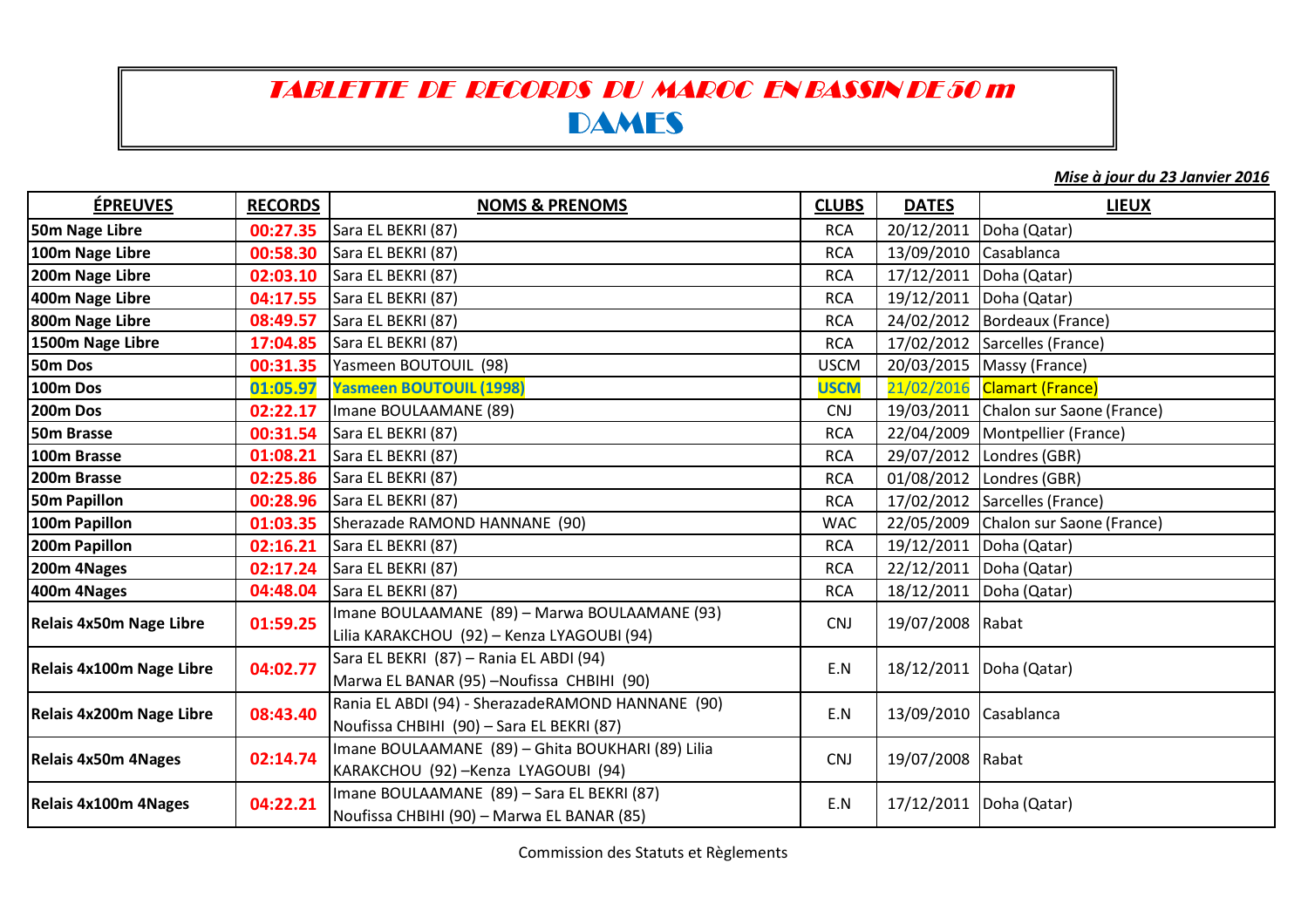## TABLETTE DES RECORDS DU MAROC EN BASSIN DE 50m\*\* MESSIEURS \*\*

*Mise à jour du 23 Aout 2016*

| <b>EPREUVES</b>            |          | <b>RECORDS NOMS &amp; PRENOMS</b>                                                      | <b>CLUBS</b> | <b>DATES</b>          | <b>LIEUX</b>                       |
|----------------------------|----------|----------------------------------------------------------------------------------------|--------------|-----------------------|------------------------------------|
| 50m Nage Libre             | 00:23"07 | Mehdi AYOUBI (98)                                                                      | CODM         | 24/07/2016            | Casablanca                         |
| 100m Nage Libre            |          | <b>00'51"01</b> KOUAME AMINE (86)                                                      | <b>USF</b>   |                       | 17/06/2012 LUXEMBOURG (LUXEMBOURG) |
| 200m Nage Libre            |          | 01'52"72   BERRADA MORAD (91)                                                          | <b>WAC</b>   |                       | 18/12/2011   DOHA (Qatar)          |
| 400m Nage Libre            | 04:02.43 | SABER SAID (95)                                                                        | CODM         | 05/04/2016 DUBAÏ      |                                    |
| 800m Nage Libre            | 08:25.83 | SABER SAID (95)                                                                        | CODM         | 07/04/2016 DUBAÏ      |                                    |
| 1500m Nage Libre           |          | 16'25"51  BERRADA MORAD (91)                                                           | <b>WAC</b>   | 21/01/2012            | <b>NANCY</b> (France)              |
| 50m Dos                    |          | 00'26"24   ACHELHI BILAL (92)                                                          | <b>CODM</b>  |                       | 21/06/2013   MERSSIN (Turquie)     |
| 100m Dos                   | 00'56"77 | Marwane EL MERINI (97)                                                                 | <b>RCA</b>   |                       | 02/04/2016   Montpelier (France)   |
| 200m Dos                   | 02'06"97 | Adil ASSOUAB(98)                                                                       | CODM         | 21/07/2016 Casablanca |                                    |
| 50m Brasse                 | 00:29.64 | <b>ENNAIM Ahmed Reda (96)</b>                                                          | <b>CODM</b>  | 06/04/2016            | <b>DUBAÏ</b>                       |
| 100m Brasse                |          | 01'05"85   FAWZI AMINE (86)                                                            | <b>USCM</b>  | 28/07/2013 Casablanca |                                    |
| 200m Brasse                |          | 02:23.53 ENNAIM Ahmed Reda (96)                                                        | <b>CODM</b>  | 22/05/2016 Casablanca |                                    |
| <b>50m Papillon</b>        | 00'24"87 | ACHELHI BILAL (92)                                                                     | CODM         |                       | 29/03/2012 SAINT RAPHAEL (France)  |
| 100m Papillon              | 00:53.91 | Yusuf TIBAZI (96)                                                                      | <b>RCA</b>   |                       | 01/05/2016 Fran Crippen (USA)      |
| 200m Papillon              | 02:03.79 | SABER SAID (95)                                                                        | CODM         | 04/04/2016 DUBAÏ      |                                    |
| 200m 4Nages                |          | 02'05"35   BERRADA MORAD (91)                                                          | <b>WAC</b>   |                       | 21/12/2011   DOHA (Qatar)          |
| 400m 4Nages                |          | 04'25"58   BERRADA MORAD (91)                                                          | <b>WAC</b>   | 18/03/2012            | <b>DUNKERQUE</b> (France)          |
| Relais 4x50m Nage Libre    | 01'43"53 | HAFDI YOUSSEF (86)-GUEROUANI ALAE (83)<br>ZIDOUHIA MAHDI (80) - TOUMI AZIZ (81)        | E.N          |                       | 22/12/2001 CASABLANCA (Maroc)      |
| Relais 4x100m Nage Libre   | 03'27"42 | ZERAIDI ISSAM (92) - KOUAME AMINE (86)<br>EL HAZZAZ MEHDI (91) - BERRADA MORAD (91)    | E.N          | 20/12/2011            | DOHA (Qatar)                       |
| Relais 4x200m Nage Libre   | 07'55"24 | EL HAZZAZ MEHDI (91) - ZERAIDI ISSAM (91)<br>KOUAME AMINE (86) - BERRADA MORAD (91)    | E.N          |                       | 15/09/2010 CASABLANCA (Maroc)      |
| <b>Relais 4x50m 4Nages</b> | 01'54"46 | HAFDI YOUSSEF (86)-GUEROUANI ALAE (83)<br>ZIDOUHIA MAHDI (80) - TOUMI AZIZ (81)        | E.N          |                       | 22/12/2001 CASABLANCA (Maroc)      |
| Relais 4x100m 4Nages       | 03:53.39 | LAHRICHI Driss (97) - ENNAIM Ahmed Reda (96)<br>SABER Said (95) - EL MERINI Merwa (97) | E.N          | 06/04/2016            | <b>DUBAÏ</b>                       |

 *\_\_\_\_\_\_\_\_\_\_\_\_\_\_\_\_\_\_\_\_\_\_\_\_\_\_\_\_\_\_\_\_\_\_\_\_\_\_\_\_\_\_\_\_\_\_\_\_\_\_\_\_\_\_\_\_\_\_\_\_\_\_\_\_\_\_\_\_\_\_\_\_\_\_\_\_\_\_\_\_\_\_\_\_\_\_\_\_\_\_\_\_\_\_\_\_\_\_\_\_\_\_\_\_\_\_\_\_\_\_\_\_\_\_\_\_\_\_\_\_\_\_\_\_\_\_\_\_\_\_\_\_\_\_\_\_\_\_\_\_\_\_\_\_\_\_\_\_\_\_\_\_\_\_\_\_\_\_\_\_\_*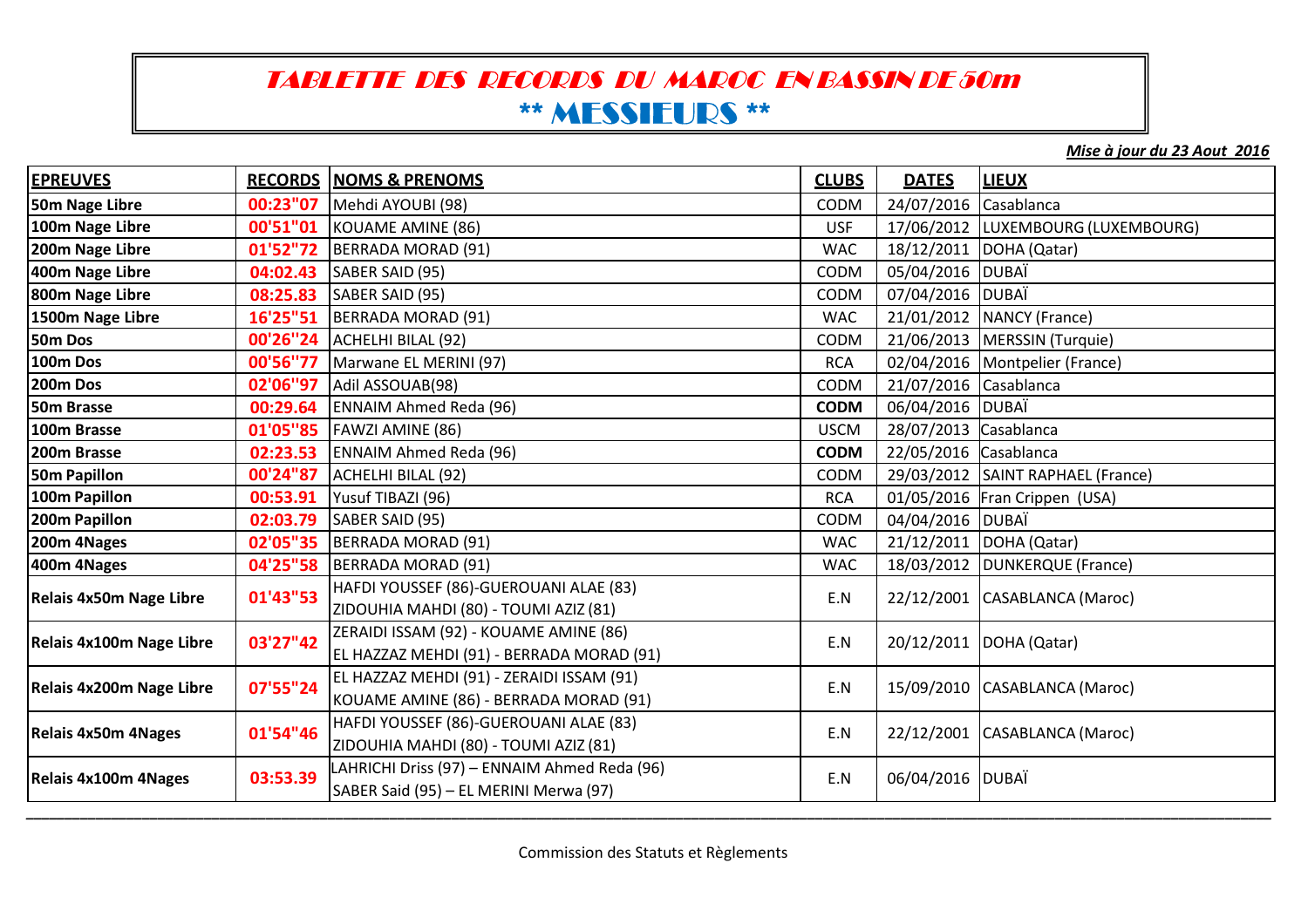#### **TABLETTE DES RECORDS DU MAROC RELAIS MIXTES BASSIN DE 50 m ET DE 25 m**

 *Mise à jour du 13 Avril 2016*

| <b>EPREUVES</b>                      | <b>RECORDS</b>        | <b>NOMS &amp; PRENOMS</b>                                                                            | <b>CLUBS</b> | <b>DATES</b> | <b>LIEUX</b>                    |  |  |  |
|--------------------------------------|-----------------------|------------------------------------------------------------------------------------------------------|--------------|--------------|---------------------------------|--|--|--|
|                                      | <b>BASSIN DE 25 m</b> |                                                                                                      |              |              |                                 |  |  |  |
| <b>Relais 4x50m Nage Libre Mixte</b> |                       |                                                                                                      |              |              |                                 |  |  |  |
| Relais 4x100m Nage Libre Mixte       | 04'00"16              | MOULAY BERKCHI MEHDI (1998) - EIDE MIRIAM (1998)<br>EL ALAMI NIZAR (1998) - BOUTOUIL YASMEEN (1998)  | <b>USCM</b>  | 23/01/2016   | <b>MEKNES (MAROC) - 25</b><br>m |  |  |  |
| <b>Relais 4x50m 4 Nages Mixte</b>    |                       |                                                                                                      |              |              |                                 |  |  |  |
| <b>Relais 4x100m 4 Nages Mixte</b>   | 04'23"10              | BOULAAMANE IMANE (1989) - ENNAIM AHMED REDA (1996)<br>BATAHI NOUAAMANE (1994) - ASSOUAB GHITA (1995) | <b>CODM</b>  | 24/01/2016   | <b>MEKNES (MAROC) - 25</b><br>m |  |  |  |

#### **BASSIN DE 50 m**

| <b>Relais 4x100m Nage Libre Mixte</b> | 03:49.84 | EL HAZZAZ Mehdi (91) - KHIYARA Ines (98)<br>Mana Noura (97) - EL MERINI Merwane (97) | Équipe<br>Nationale | 05/04/2016 | <b>DUBAÏ</b> |
|---------------------------------------|----------|--------------------------------------------------------------------------------------|---------------------|------------|--------------|
| Relais 4x50m Nage Libre Mixte         |          |                                                                                      |                     |            |              |
| <b>Relais 4x100m 4 Nages Mixte</b>    | 04:17.08 | EL MERINI Merwane (97) - KHIYARA Ines (98)<br>EL HAZZAZ Mehdi (91) - Mana Noura (97) | Équipe<br>Nationale | 04/04/2016 | <b>DUBAÏ</b> |
| <b>Relais 4x50m 4 Nages Mixte</b>     |          |                                                                                      |                     |            |              |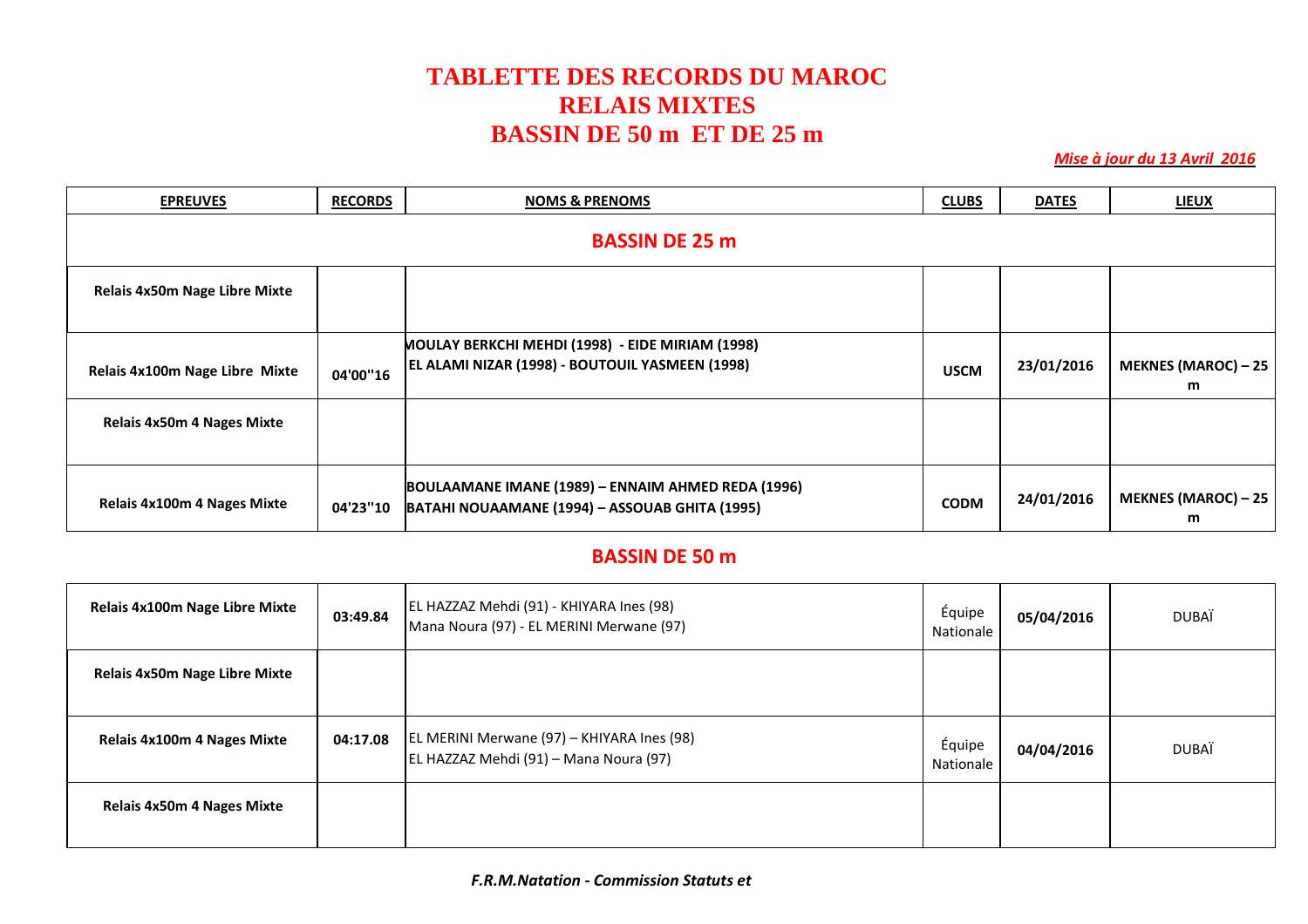## **TABLETTE DE PERFORMANCES\*\* JUNIORS FILLES \*\***

*Mise à jour du 23 Janvier 2016*

| <b>EPREUVES</b>            |          | <b>RECORDS NOMS &amp; PRENOMS</b>                                                                      | <b>CLUBS</b> | <b>DATES</b>      | <b>LIEUX</b>                          |
|----------------------------|----------|--------------------------------------------------------------------------------------------------------|--------------|-------------------|---------------------------------------|
| 50m Nage libre             | 00'26"82 | <b>BOUTOUIL YASMEEN (98)</b>                                                                           | <b>USCM</b>  |                   | 07/11/2015   PARIS(FRANCE) - 25m      |
| 100m Nage libre            |          | 00'57"62  BOUTOUIL YASMEEN (98)                                                                        | <b>USCM</b>  |                   | 30/10/2015 CHEVREUSE (France) - 25m   |
| 200m Nage libre            | 02'05"67 | <b>KHIYARA INES (98)</b>                                                                               | <b>RCA</b>   | 22/11/2015 50m    |                                       |
| 400m Nage libre            |          | 04'29"38  BOUTOUIL YASMEEN (98)                                                                        | <b>USCM</b>  |                   | 31/10/2015 CHOLET (France) - 25m      |
| 800m Nage libre            | 09'14"57 | EL ABDI RANIA (94)                                                                                     | <b>USCM</b>  |                   | 11/01/2012   MEKNES (Maroc) - 25m     |
| 1500m Nage libre           | 17'37"87 | EL ABDI RANIA (94)                                                                                     | <b>USCM</b>  |                   | 04/12/2011   KENITRA (Maroc) - 25m    |
| 50m Dos                    |          | 00'30"58  BOUTOUIL YASMEEN (98)                                                                        | <b>USCM</b>  |                   | 29/11/2014 CHEVREUSE (France) - 25m   |
| 100m Dos                   |          | 01'04"34  BOUTOUIL YASMEEN (98)                                                                        | <b>USCM</b>  |                   | 19/11/2015   ANGERS (France) - 25m    |
| 200m Dos                   |          | 02'18"38  BOUTOUIL YASMEEN (98)                                                                        | <b>USCM</b>  |                   | 19/12/2014 CHEVREUSE (France) - 25m   |
| 50m Brasse                 | 00'34"60 | <b>KHIYARA INES (98)</b>                                                                               | <b>RCA</b>   |                   | 29/11/2015 CHEVREUSE (France) - 25m   |
| 100m Brasse                |          | 01'16"43   EL BEKRI SARA (87)                                                                          | <b>RCA</b>   |                   | 10/04/2004   TETOUAN (Maroc) - 25m    |
| 100m Brasse                |          | 01'16"43   KHIYARA INES (98)                                                                           | <b>RCA</b>   | 14/11/2015 25m    |                                       |
| 200m Brasse                |          | 02'43"02 LOUHAICHI FATINE (83)                                                                         | <b>RCA</b>   |                   | 23/04/1999 LE CAIRE (Egypte) - 50m    |
| <b>50m Papillon</b>        | 00'29"01 | RAMOND HANNANE SHERAZADE (90)                                                                          | <b>WAC</b>   |                   | 31/07/2009 ROME (Italie) - 50m        |
| 100m Papillon              | 01'03"44 | RAMOND HANNANE SHERAZADE (90)                                                                          | <b>WAC</b>   |                   | 21/12/2008   PARIS (France) - 25m     |
| 200m Papillon              |          | 02'21"00   RAMOND HANNANE SHERAZADE (90)                                                               | <b>WAC</b>   |                   | 24/07/2008 CASABLANCA (Maroc) - 50m   |
| 100m 4Nages                | 01'06"77 | <b>BOUTOUIL YASMEEN (98)</b>                                                                           | <b>USCM</b>  |                   | 30/10/2015 CHOLET (France) - 25m      |
| 200m 4Nages                | 02'25"84 | <b>KHIYARA INES (98)</b>                                                                               | <b>RCA</b>   | 31/10/2015 25m    |                                       |
| 400m 4Nages                | 05'14"87 | IAZ NADIA (78)                                                                                         | <b>WAC</b>   | 12/02/1994 France |                                       |
| Relais 4x50m Nage Libre    | 02'21"86 | TAREK MERIEM (87) - EL MARHAR MERIEM (86)<br>KHALIL RKIA (87) - MAHMOUN RHITA (87)                     | <b>WAC</b>   |                   | 02/03/2003 CASABLANCA (Maroc) - 50m   |
| Relais 4x100m Nage Libre   | 04'20"70 | CHBIHI NOUFISSA (90) - EL BOUKHARI GHITA (89)<br>BOULAAMANE IMANE (89) - RAMOND HANNANE SHERAZADE (90) | E.N          |                   | 04/08/2007   CASABLANCA (Maroc) - 50m |
| Relais 4x200m Nage Libre   | 09'09"40 | CHBIHI NOUFISSA (90) - BOULAAMANE IMANE (89)<br>EL BOUKHARI GHITA (89)- RAMOND HANNANE SHERAZADE (90)  | E.N          |                   | 02/08/2007 CASABLANCA (Maroc) - 50m   |
| <b>Relais 4x50m 4Nages</b> | 02'24"41 | HADDANE SARA (86) - BELARBI LAILA (87)<br>KASSI HOUDA (86) - BENMASSAOUD FATIMA ZOHRA (87)             | <b>USCM</b>  |                   | 29/02/2004 RABAT (Maroc) - 50m        |
| Relais 4x100m 4Nages       | 05'08"44 | CHAKRI RIM (97) - ZOUHAIRI ZINEB (97)<br>MOUFAKKIR FATIMA EZZAHRA (97) - RIDOUANE FADWA (97)           | <b>RCA</b>   |                   | 09/04/2015   MEKNES (Maroc) - 25m     |

*F.R.M.Natation - Commission Statuts et*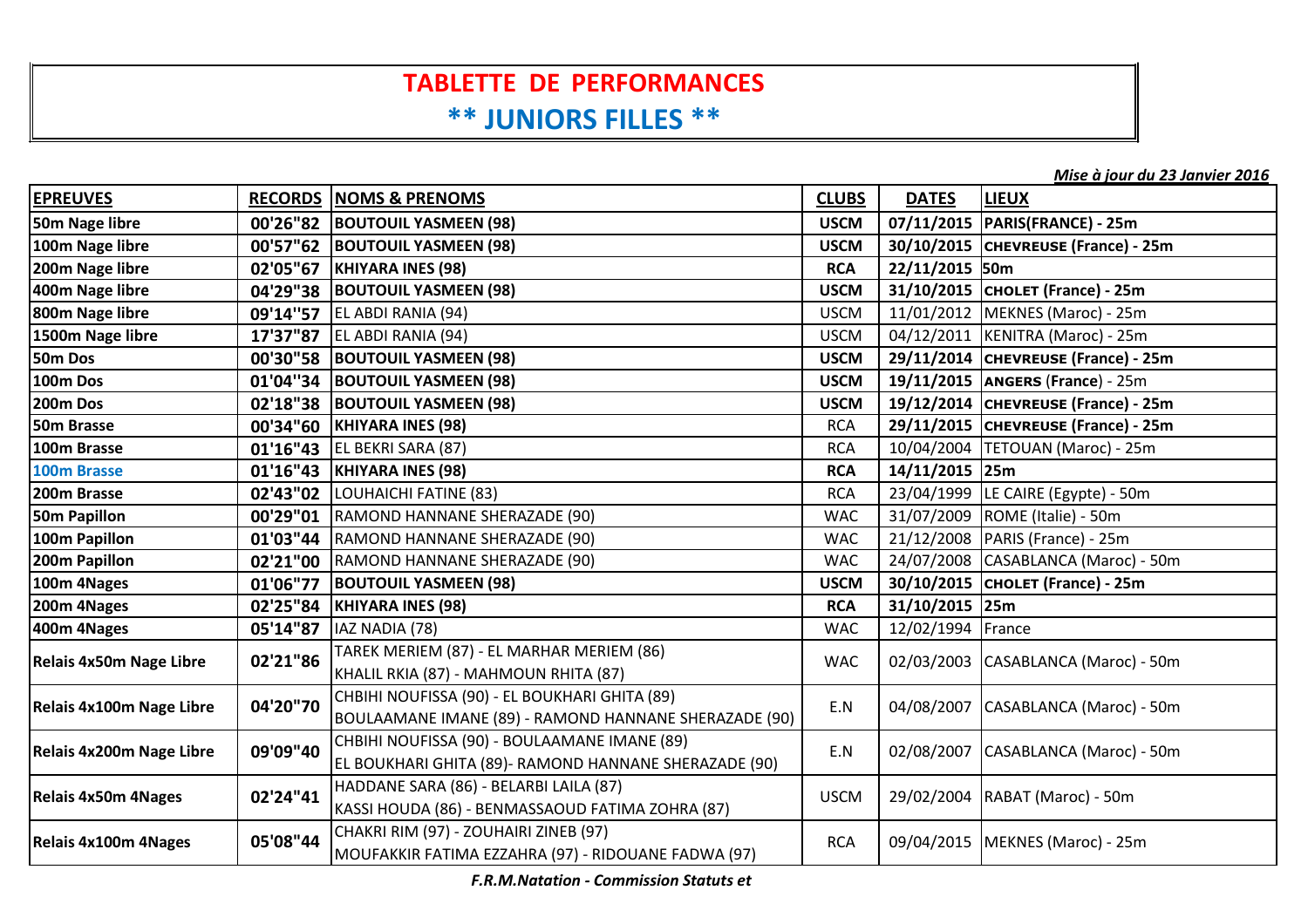#### **TABLETTE DES PERFORMANCES\*\* JUNIORS GARÇONS \*\***

*Mise à jour du 23 Janvier 2016*

| <b>EPREUVES</b>            |          | <b>RECORDS NOMS &amp; PRENOMS</b>                                                                                | <b>CLUBS</b> | <b>DATES</b> | <b>LIEUX</b>                            |
|----------------------------|----------|------------------------------------------------------------------------------------------------------------------|--------------|--------------|-----------------------------------------|
| 50m Nage libre             | 00'22"87 | EL MERINI MERWANE (97)                                                                                           | <b>RCA</b>   | 23/11/2014   | MONTPELLIER (France) - 25m              |
| 100m Nage libre            |          | 00'50"32   EL MERINI MERWANE (97)                                                                                | <b>RCA</b>   |              | 21/11/2014   MONTPELLIER (France) - 25m |
| 200m Nage libre            | 01'52"64 | JORDAN YAMINE (91)                                                                                               | <b>WAC</b>   |              | 18/02/2010   TORONTO (Canada) - 25m     |
| 400m Nage libre            | 03'59"16 | BERRADA MORAD (91)                                                                                               | <b>WAC</b>   |              | 15/11/2009   MONTPELLIER (France) - 25m |
| 800m Nage libre            | 08'23"32 | SABER SAID (95)                                                                                                  | CODM         |              | 27/02/2014   MEKNES (Maroc) - 25m       |
| 1500m Nage libre           | 16'17"10 | JORDAN YAMINE (91)                                                                                               | <b>WAC</b>   |              | 20/02/2010   TORONTO (Canada) - 25m     |
| 50m Dos                    | 00'25"90 | EL MERINI MERWANE (97)                                                                                           | <b>RCA</b>   |              | 21/11/2014   MONTPELLIER (France) - 25m |
| 100m Dos                   | 00'55"51 | EL MERINI MERWANE (97)                                                                                           | <b>RCA</b>   |              | 22/11/2014   MONTPELLIER (France) - 25m |
| 200m Dos                   |          | 02'02"22 LAHRICHI DRISS (97)                                                                                     | <b>WAC</b>   |              | 08/04/2015   MEKNES (Maroc) - 25m       |
| 50m Brasse                 |          | 00'30"22 AZEROUAL ACHRAF (96)                                                                                    | <b>ACK</b>   |              | 01/03/2015   KENITRA (Maroc) - 25m      |
| 100m Brasse                |          | 01'05"36   BATAHI NOUAAMANE (94)                                                                                 | <b>CODM</b>  |              | 21/12/2012   MONTPELLIER (France) - 25m |
| 200m Brasse                | 02'19"67 | <b>ENNAIM AHMED REDA (96)</b>                                                                                    | CODM         |              | 09/04/2015   MEKNES (Maroc)             |
| <b>50m Papillon</b>        | 00'24"98 | ACHELHI BILAL (92)                                                                                               | CODM         |              | 10/04/2011   MEKNES (Maroc)             |
| 100m Papillon              | 00'56"30 | ACHELHI BILAL (92)                                                                                               | CODM         |              | 07/04/2011   MEKNES (Maroc) - 25m       |
| 200m Papillon              |          | 02'05"56   SABER SAID (95)                                                                                       | CODM         |              | 01/03/2014   MEKNES (Maroc) - 25m       |
| 100m 4Nages                | 00'59"15 | ZERAIDI ISSAM (92)                                                                                               | <b>ASFAR</b> |              | 27/12/2009 LAEKEN (Belgique) - 25m      |
| 200m 4Nages                | 02'06"33 | SABER SAID (95)                                                                                                  | <b>CODM</b>  |              | 26/02/2014   MEKNES (Maroc) - 25m       |
| 400m 4Nages                |          | 04'26"35   BERRADA MORAD (91)                                                                                    | <b>WAC</b>   | 05/12/2009   | CHARTRES (France) - 25m                 |
| Relais 4x50m Nage Libre    | 01'55"13 | DIDOUH ABDELKADER (87) - EL KASRI MEHDI (87)<br>BENYAKOUB Med MOUAD (87) - MHAMDI TAYEB (87)                     | <b>CNJ</b>   |              | 29/02/2004   RABAT (Maroc) - 50m        |
| Relais 4x100m Nage Libre   | 03'52"27 | ERROUGANI MEHDI (90) - ATEMNI MEHDI (89)<br>LAARAICHI SOUFIAN (90) - SAHLI TAHA (90)                             | E.N          |              | 03/08/2007   CASABLANCA (Maroc) - 50m   |
| Relais 4x200m Nage Libre   | 08'51"06 | EL HAOUAT MOHAMED (86) - SAIDI OMAR (85)<br>MGHARI YOUSSEF (85) - KOUAME AMINE (86)                              | <b>USF</b>   |              | 31/07/2003 CASABLANCA (Maroc) - 50m     |
| <b>Relais 4x50m 4Nages</b> | 02'00"60 | BENJGHAOUI OTMANE (85) - EL RHARRHRI ABDELGHAFOUR (85)<br>EL MENOUNI MEHDI (85) - EL QUEBRITI ABDELMOUGHITE (85) | CODM         |              | 09/03/2003 CASABLANCA (Maroc) - 50m     |
| Relais 4x100m 4Nages       | 04'20"65 | ERROUGANI MEHDI (90) - SAHLI TAHA (90)<br>SLAOUI MEHDI (90) - LAARAICHI SOUFIAN (90)                             | E.N          |              | 05/08/2007   CASABLANCA (Maroc) - 50m   |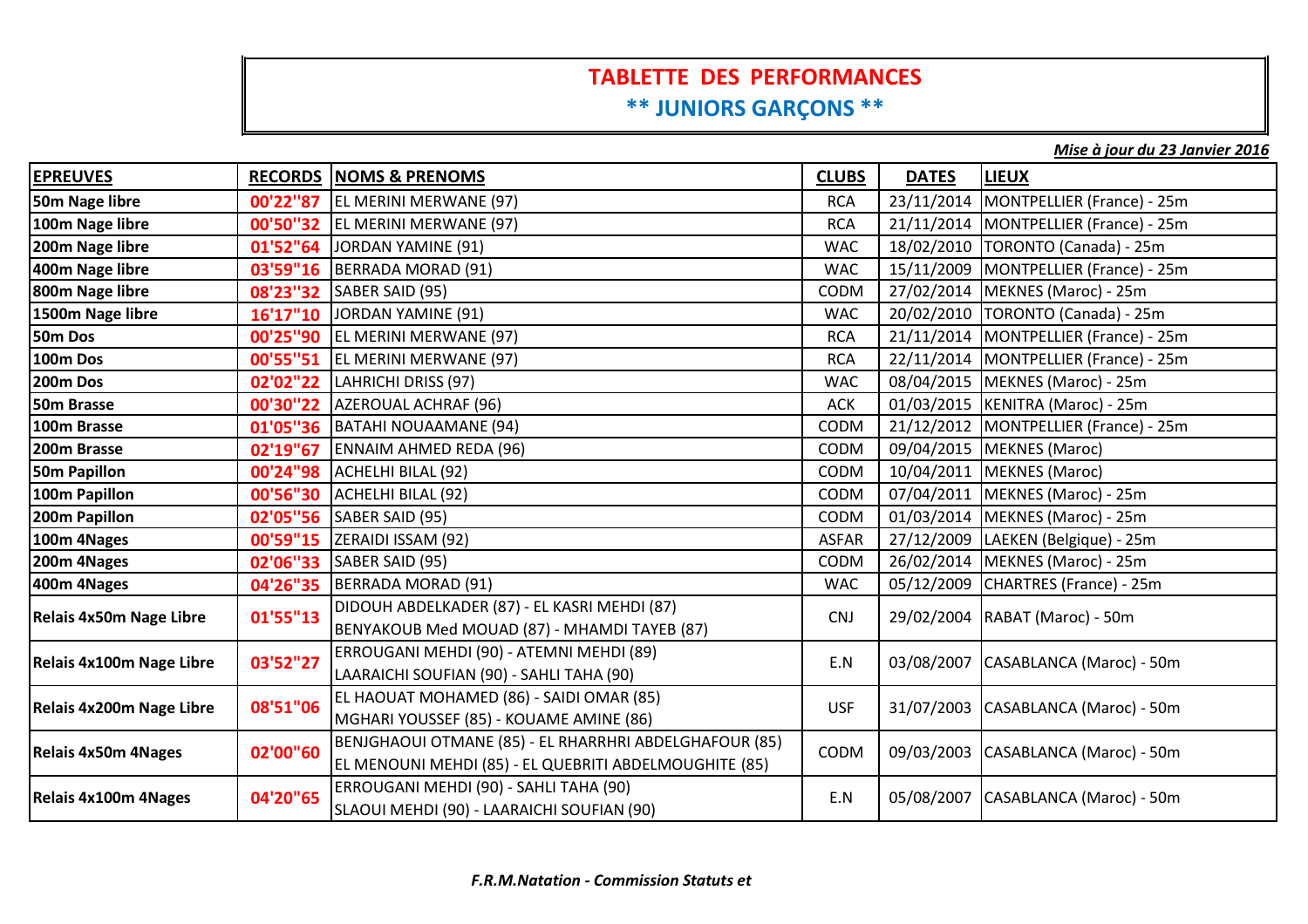# **TABLETTE DE PERFORMANCES**

## **\*\* CADETTES \*\***

*Mise à jour du 13 Février 2016*

| <b>Épreuves</b>            | <b>Temps</b> | <b>Noms &amp; Prénoms</b>                                                                 | <b>Clubs</b> | dates | lieux                                  |
|----------------------------|--------------|-------------------------------------------------------------------------------------------|--------------|-------|----------------------------------------|
| 50m Nage libre             |              | 00'26"96   BOUTOUIL YASMEEN (98)                                                          | <b>USCM</b>  |       | 19/12/2014 CHEVREUSE (France) - 25m    |
| 100m Nage libre            |              | 00'57"62 BOUTOUIL YASMEEN (98)                                                            | <b>USCM</b>  |       | 21/12/2014 CHEVREUSE (France) - 25m    |
| 200m Nage libre            |              | 02'06"96   BOUTOUIL YASMEEN (98)                                                          | <b>USCM</b>  |       | 20/12/2014 CHEVREUSE (France) - 25m    |
| 400m Nage libre            |              | 04'28"24   EL ABDI RANIA (94)                                                             | <b>USCM</b>  |       | 07/04/2011   MEKNES (Maroc) - 25m      |
| 800m Nage libre            |              | 09'13"94 EL ABDI RANIA (94)                                                               | <b>USCM</b>  |       | 08/04/2011 MEKNES (Maroc) - 25m        |
| 1500m Nage libre           |              | 18'04"39 BOULAAMANE IMANE (89)                                                            | <b>CNJ</b>   |       | 09/04/2005   RABAT (Maroc) - 50m       |
| 50m Dos                    |              | 00'30"58   BOUTOUIL YASMEEN (98)                                                          | <b>USCM</b>  |       | 29/11/2014 CHEVREUSE (France) - 25m    |
| 100m Dos                   | 01'04"52     | <b>BOUTOUIL YASMEEN (98)</b>                                                              | <b>USCM</b>  |       | 20/12/2014 CHEVREUSE (France) - 25m    |
| 200m Dos                   |              | 02'18"38  BOUTOUIL YASMEEN (98)                                                           | <b>USCM</b>  |       | 19/12/2014 CHEVREUSE (France) - 25m    |
| 50m Brasse                 |              | 00'35"33   MANA NOURA (97)                                                                | <b>TSC</b>   |       | 18/04/2013   MEKNES (Maroc) - 25m      |
| 100m Brasse                |              | 01'15"49   KHIYARA INES (98)                                                              | <b>RCA</b>   |       | 22/06/2014   MEKNES (Maroc) - 25m      |
| 200m Brasse                |              | 02'38"20   KHIYARA INES (98)                                                              | <b>RCA</b>   |       | 10/11/2013 GENT (Belgique) - 25m       |
| 50m Papillon               |              | 00'29"56   KARRAKCHOU LILIA (92)                                                          | <b>CNJ</b>   |       | 11/07/2009 CASABLANCA (Maroc) - 50m    |
| 100m Papillon              |              | 01'04"65   KARRAKCHOU LILIA (92)                                                          | <b>CNJ</b>   |       | 28/06/2009   ROME (Italie) - 50m       |
| 200m Papillon              |              | 02'22"52 KARRAKCHOU LILIA (92)                                                            | <b>CNJ</b>   |       | 19/08/2009   AMMAN (Jordanie) - 50m    |
| 100m 4Nages                |              | 01'08"86   KHIYARA INES (98)                                                              | <b>RCA</b>   |       | 26/10/2014 Outremeuse (Belgique) - 25m |
| 200m 4Nages                |              | 02'25"40 KHIYARA INES (98)                                                                | <b>RCA</b>   |       | 17/05/2014   HUY (Belgique) - 25m      |
| 400m 4Nages                |              | 05'12"67 EL MHAMEDI KENZA (99)                                                            | <b>CODM</b>  |       | 10/04/2015   MEKNES (Maroc) - 25m      |
| Relais 4x50m Nage Libre    | 01"57'19     | MSELLAK Kenza (2000) - RMILY Hiba (2000)<br>BENBOUZIANE Hiba (2000) - RACHDI Hajar (2000) | <b>TSC</b>   |       | 07/02/2016 Marrakech - 25m             |
| Relais 4x100m Nage Libre   | 04'14"91     | EL ABDI RANIA (94) - EL ABDI RIM (94)<br>MAHFOUD LINA (95) - ASSOUAB GHITA (95)           | <b>USCM</b>  |       | 07/04/2011   MEKNES (Maroc) - 25m      |
| Relais 4x200m Nage Libre   | 09'34"99     | ASSOUAB GHITA (95) - EL ABDI RIM (94)<br>MAHFOUD LINA (95) - EL ABDI RANIA (94)           | <b>USCM</b>  |       | 10/04/2011   MEKNES (Maroc) - 25m      |
| <b>Relais 4x50m 4Nages</b> | 02'13"06     | MSELLAK Kenza (2000) - BENBOUZIANE Hiba (2000)<br>RMILY Hiba (2000) - RACHDI Hajar (2000) | <b>TSC</b>   |       | 07/02/2016 Marrakech - 25m             |
| Relais 4x100m 4Nages       | 04'57"41     | LOUHAICHI FATINE (83)- HEMIM ILHAM (82)<br>EL BEKRI SARA (87) - MASSAOUDI MERIEM (82)     | E.N          |       | 18/08/1996   AMMAN (Jordanie) - 50m    |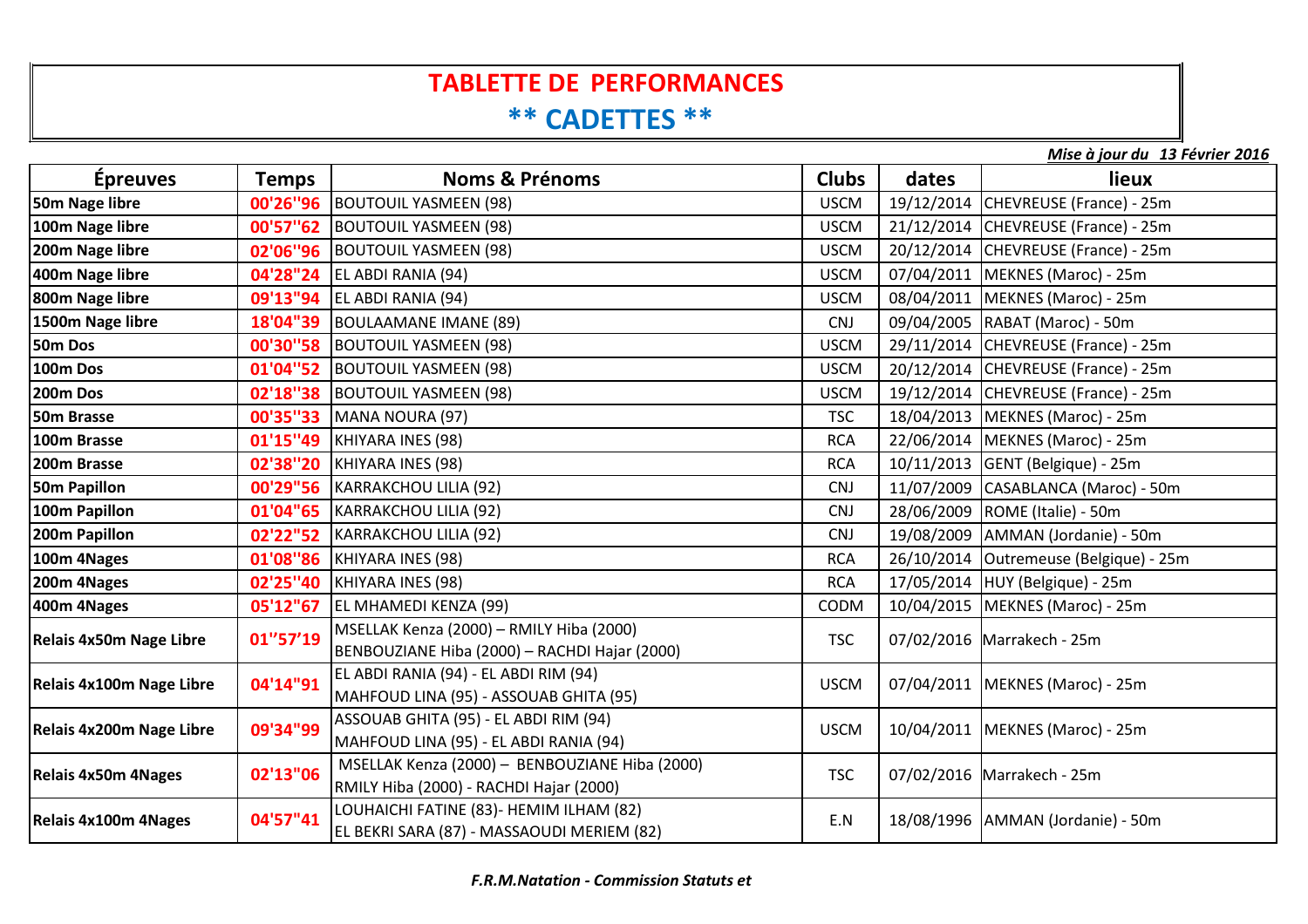## **TABLETTE DE PERFORMANCES \*\* CADETS \*\***

*Mise à jour du 23/01/2016*

| <b>EPREUVES</b>                |           | <b>RECORDS NOMS &amp; PRENOMS</b>                  | <b>CLUBS</b> | <b>DATES</b> | <b>LIEUX</b>                               |
|--------------------------------|-----------|----------------------------------------------------|--------------|--------------|--------------------------------------------|
| 50m Nage libre                 | 00'23"81  | EL MERINI MERWANE (97)                             | <b>RCA</b>   |              | 05/12/2013   DIJON (France) - 25m          |
| 100m Nage libre                | 00'51"47  | <b>BOUTOUIL SAMY (2000)</b>                        | <b>USCM</b>  |              | 20/12/2015   MASSY (France) - 25m          |
| 200m Nage libre                |           | 01'52"45  BOUTOUIL SAMY (2000)                     | <b>USCM</b>  |              | 22/11/2015   ANGERS (France) - 25m         |
| 400m Nage libre                |           | 04'03"93  BOUTOUIL SAMY (2000)                     | <b>USCM</b>  |              | 19/12/2015   MASSY (France) - 25m          |
| 800m Nage libre                | 08'33"60  | LAHRICHI DRISS (97)                                | <b>ADM</b>   |              | 27/02/2014   MEKNES (Maroc) - 25m          |
| 1500m Nage libre               |           | 16'27"65   LAHRICHI DRISS (97)                     | <b>ADM</b>   |              | 24/11/2013   EL JADIDA (Maroc) - 25m       |
| 50m Dos                        |           | 00'26"66   EL MERINI MERWANE (97)                  | <b>RCA</b>   |              | 06/12/2013   DIJON (France) - 25m          |
| 100m Dos                       | 00'57"74  | LAHRICHI DRISS (97)                                | <b>ADM</b>   |              | 01/03/2014   MEKNES (Maroc) - 25m          |
| 200m Dos                       | 02'03''13 | LAHRICHI DRISS (97)                                | <b>ADM</b>   |              | 26/02/2014   MEKNES (Maroc) - 25m          |
| 50m Brasse                     |           | 00'29"75  BOUTOUIL SAMY (2000)                     | <b>USCM</b>  |              | 28/11/2015 CHEVREUSE (France) - 25m        |
| 100m Brasse                    |           | 01'06"02 BOUTOUIL SAMY (2000)                      | <b>USCM</b>  |              | 28/11/2015 CHEVREUSE (France) - 25m        |
| 200m Brasse                    |           | 02'23"73   KZIBER BAKR (98)                        | AS.FAR       |              | 09/04/2015   MEKNES (Maroc) - 25m          |
| <b>50m Papillon</b>            |           | 00'25"84   ACHELHI BILAL (92)                      | <b>WAC</b>   |              | 30/06/2009   ROME (Italie) - 50m           |
| 100m Papillon                  |           | 00'56"55 BOUTOUIL SAMY (2000)                      | <b>USCM</b>  |              | 19/12/2015   MASSY (France) - 25m          |
| 200m Papillon                  |           | 02'11"17   ACHELHI BILAL (92)                      | <b>WAC</b>   |              | 16/03/2008   AIX-LES-BAINS (France) - 50m  |
| 100m 4Nages                    |           | 00'59"50  BOUTOUIL SAMY (2000)                     | <b>USCM</b>  |              | 30/10/2015   CHOLET (France) - 25m         |
| 200m 4Nages                    | 02'08"27  | <b>BOUTOUIL SAMY (2000)</b>                        | <b>USCM</b>  |              | 20/12/2015   MASSY (France) - 25m          |
| 400m 4Nages                    |           | 04'39"35 JORDAN YAMINE (91)                        | <b>WAC</b>   |              | 10/04/2008   MANCHESTER (Angletaire) - 25m |
| <b>Relais 4x50m Nage Libre</b> | 01'40"41  | BELAFKIH AHMED WADIA (99) - KZIBER BAKR (98)       | AS.FAR       |              | 08/04/2015   MEKNES (Maroc) - 25m          |
|                                |           | ABROUK OMAR (98) - BEN ASSILA NADR (98)            |              |              |                                            |
| Relais 4x100m Nage Libre       | 03'42"40  | ALAOUI EL MDARHRI YOUSSEF (98) - ABROUK OMAR (98)  | AS.FAR       |              | 10/04/2015   MEKNES (Maroc) - 25m          |
|                                |           | BEN ASSILA BADR (98) - CHAARI SOUFIANE (99)        |              |              |                                            |
| Relais 4x200m Nage Libre       | 08'15"58  | ABROUK OMAR (98) - ALAOUI EL MDARHRI YOUSSEF (98)  | AS.FAR       |              | 11/04/2015   MEKNES (Maroc) - 25m          |
|                                |           | BELAFKIH AHMED WADIA (99) - BEN ASSILA BADR (98)   |              |              |                                            |
| <b>Relais 4x50m 4Nages</b>     | 01'53"34  | BEN ASSILA BADR (98) - KZIBER BAKR (98)            | AS.FAR       |              | 08/04/2015   MEKNES (Maroc) - 25m          |
|                                |           | ABROUK OMAR (98) - BELAFKIH AHMED WADIA (99)       |              |              |                                            |
|                                | 04'05"77  | LAHRICHI ISMAIL (1999) - BADRANI ADNANE (2000)     | <b>RCA</b>   |              | 23/01/2016   MEKNES (Maroc) - 25m          |
| <b>Relais 4x100m 4Nages</b>    |           | EL MOUSTAKIM IMAD (99) - EL MOUSTAKIM MOUAD (1999) |              |              |                                            |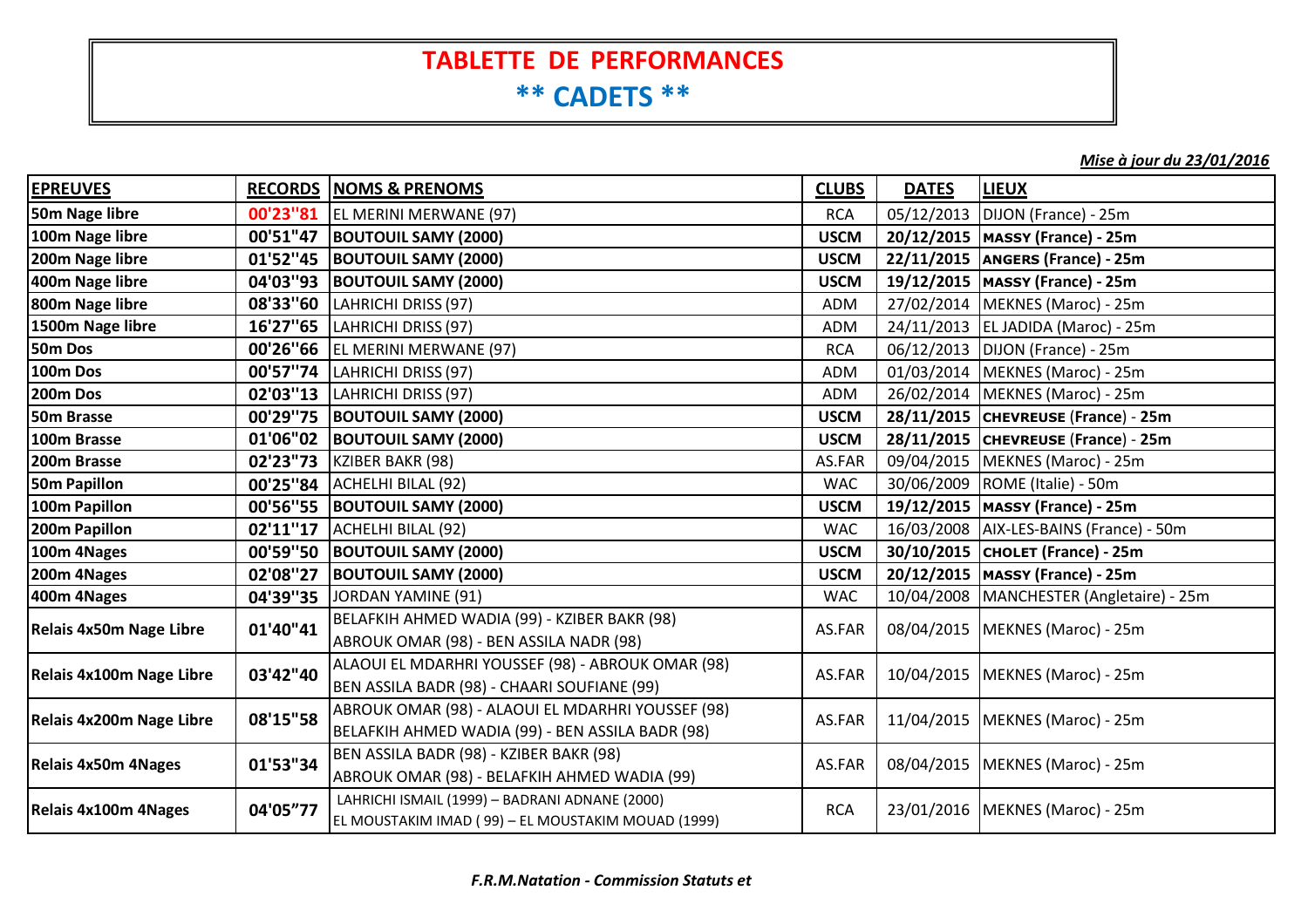## **TABLETTE DE P ERFORMANCES \*\* MINIMES FILLES \*\***

#### *Mise à jour du 17 Septembre 2016*

| <b>Epreuves</b>            | <b>Temps</b> | Noms                                            | <b>Clubs</b> | dates                    | lieux                                |
|----------------------------|--------------|-------------------------------------------------|--------------|--------------------------|--------------------------------------|
| 50m Nage libre             |              | 00'27"56  BOUTOUIL YASMEEN (98)                 | <b>USCM</b>  |                          | 15/04/2012 MEKNES (Maroc) - 25m      |
| 100m Nage libre            |              | 00'59"96   BOUTOUIL YASMEEN (98)                | <b>USCM</b>  |                          | 15/04/2012   MEKNES (Maroc) - 25m    |
| 200m Nage libre            |              | 02'11"18   Kenza ZERAIDI (2002)                 | CODM         |                          | 16/10/2016 Gosselies (Belgique) 50 m |
| 400m Nage libre            |              | 04'34"78 CHBIHI NOUFISSA (90)                   | <b>CODM</b>  |                          | 31/07/2004 CASABLANCA (Maroc) - 50m  |
| 800m Nage libre            |              | 09'30"82 CHBIHI NOUFISSA (90)                   | CODM         |                          | 10/04/2004   TETOUAN (Maroc) - 25m   |
| 1500m Nage libre           |              | 18'51"28   LYAGOUBI KENZA (94)                  | <b>CNJ</b>   |                          | 29/03/2009   TETOUAN (Maroc) - 25m   |
| 50m Dos                    |              | 00'31"77 FAHSI HIBA (2001)                      | <b>OCK</b>   |                          | 23/01/2016 MEKNES (Maroc) - 25m      |
| 100m Dos                   | 01'06"80     | <b>FAHSI HIBA (2001)</b>                        | <b>OCK</b>   | $01/09/2016$ Tunis - 50m |                                      |
| 200m Dos                   |              | 02'26"39 FAHSI HIBA (2001)                      | <b>OCK</b>   | $02/09/2016$ Tunis - 50m |                                      |
| 50m Brasse                 |              | 00'35"20 EL BEKRI SARA (87)                     | <b>WAC</b>   |                          | 02/04/2000 EL JADIDA (Maroc) - 25m   |
| 100m Brasse                |              | 01'15"70 EL BEKRI SARA (87)                     | <b>WAC</b>   |                          | 01/04/2000 EL JADIDA (Maroc) - 25m   |
| 200m Brasse                |              | 02'45"60 EL BEKRI SARA (87)                     | <b>WAC</b>   |                          | 12/08/2000 TUNIS (Tunis) - 50m       |
| <b>50m Papillon</b>        |              | <b>00'31"23</b> EL BANAR MARWA (95)             | <b>ADM</b>   |                          | 15/07/2010 CASABLANCA - 50m          |
| 100m Papillon              |              | 01'08"41 KARRAKCHOU LILIA (92)                  | <b>CNJ</b>   |                          | 27/07/2006 CASABLANCA - 50m          |
| 200m Papillon              |              | 02'31"23 CHBIHI NOUFISSA (90)                   | CODM         | 29/07/2004               | CASABLANCA - 50m                     |
| 100m 4Nages                |              | 01'11"11   BENBATI FATIMA ZAHRA (97)            | <b>ADM</b>   |                          | 02/02/2012 MEKNES - 25m              |
| 200m 4Nages                |              | 02'30"74 EL BANAR MARWA (95)                    | <b>ADM</b>   |                          | 04/07/2010 RABAT - 25m               |
| 400m 4Nages                |              | 05'23"83   Kenza ZERAIDI (2002)                 | CODM         |                          | 15/10/2016 Gosselies (Belgique) 50 m |
| Relais 4x50m Nage Libre    | 02'02"81     | BOUSSAADANE WIAM (01) - TIBARI SOUHA (01)       | AS.FAR       |                          | 07/06/2015   Rabat - 25m             |
|                            |              | GHENI FATIMA ZAHRA (00) - CHAARI SOUKAINA (00)  |              |                          |                                      |
| Relais 4x100m Nage libre   | 04:20.85     | Doha FAHSI (2001) 6 Hiba LAKNIT (2002)          | E.N          | 02/09/2016 Tunis - 50m   |                                      |
|                            |              | Hafsa ELABBARI (2002) - Hiba FAHSI (2001)       |              |                          |                                      |
| Relais 4x200m Nage libre   | 09:35.95     | Doha FAHSI (2001) - Hafsa EL ABBARI (2002)      | E.N          | 01/04/2015               | Tunis - 50m                          |
|                            |              | Hiba LAKNIT (2002) - Kenza ZERAIDI (2002)       |              |                          |                                      |
| <b>Relais 4x50m 4Nages</b> | 02'18"04     | GHENI FATIMA ZAHRA (00) - BOUSSAADANE WIAM (01) | AS.FAR       |                          | 07/06/2015 Rabat - 25m               |
|                            |              | CHAARI SOUKAINA (00) - EL KHADRI SAMARA (00)    |              |                          |                                      |
| Relais 4x100m 4Nages       | 04:45.60     | Hiba FAHSI (2001) - Hiba LAKNIT (2002)          | E.N          | 03/09/2016               | Tunis - 50m                          |
|                            |              | Hafsa EL ABBARI (2002) - Doha FAHSI (2001)      |              |                          |                                      |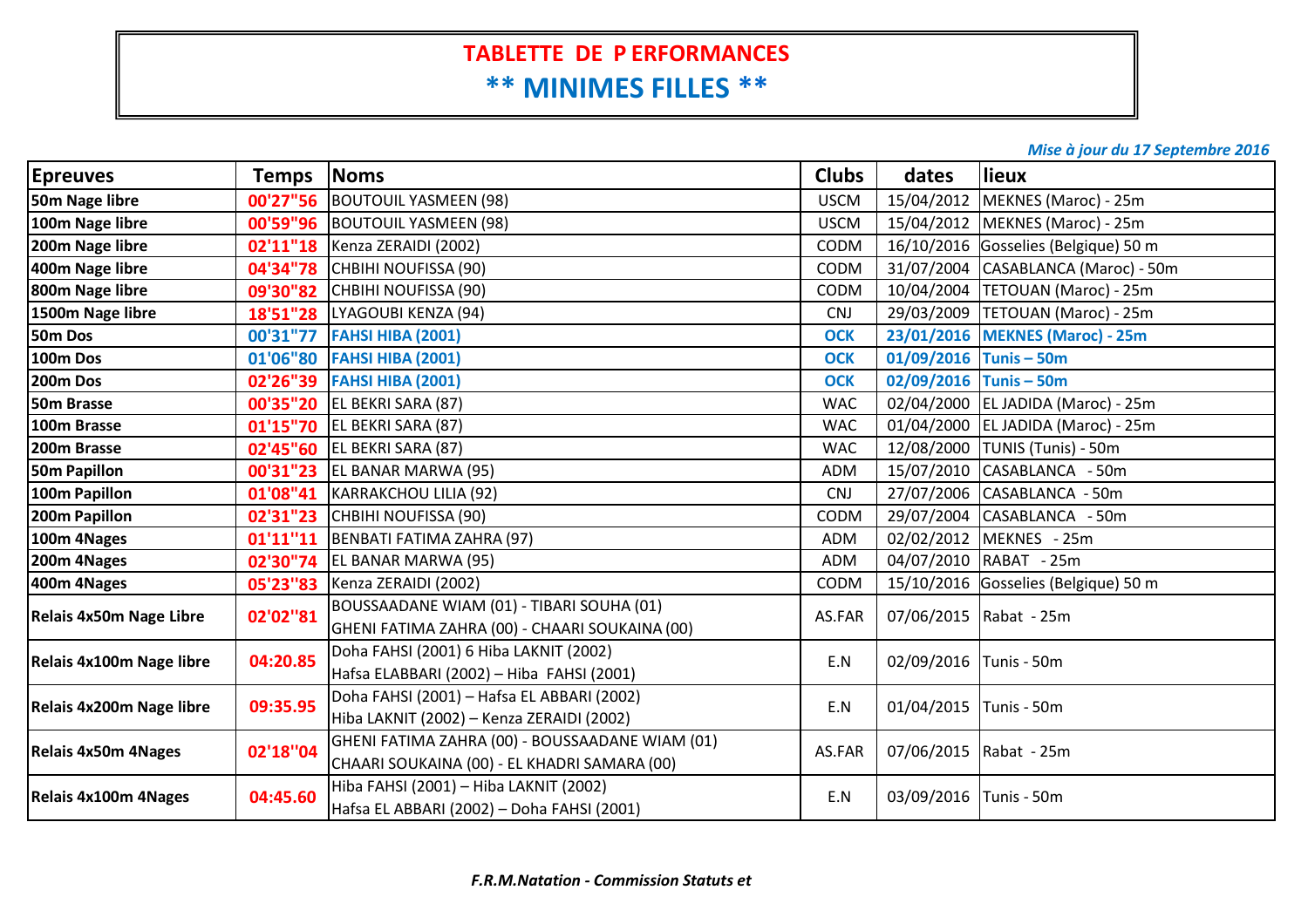#### **TABLETTE DES P <sup>E</sup> <sup>R</sup> FORMANCES \*\* MINIMES GARÇONS \*\***

*Mise à jour du 17 Septembre 2016*

| <b>Epreuves</b>                 | <b>Temps</b> | <b>Noms</b>                                                                                                     | <b>Club</b>      | dates      | <b>Lieux</b>             |
|---------------------------------|--------------|-----------------------------------------------------------------------------------------------------------------|------------------|------------|--------------------------|
| 50m Nage libre                  | 00'25"11     | <b>BOUTOUIL SAMY (00)</b>                                                                                       | <b>USCM</b>      | 30/11/2014 | CHEVREUSE (France) - 25m |
| 100m Nage libre                 | 00'54"59     | <b>BOUTOUIL SAMY (00)</b>                                                                                       | <b>USCM</b>      | 08/03/2015 | LIMOGES (France) - 50m   |
| 200m Nage libre                 | 01'56"07     | <b>BOUTOUIL SAMY (00)</b>                                                                                       | <b>USCM</b>      | 25/01/2015 | MASSY (France) -25m      |
| 400m Nage libre                 | 04'10"27     | <b>BOUTOUIL SAMY (00)</b>                                                                                       | <b>USCM</b>      | 08/11/2014 | CLAMART (France) -25m    |
| 800m Nage libre                 | 09'01"22     | LAHRICHI ISMAIL (99)                                                                                            | ADM              | 27/02/2014 | MEKNES (Maroc) -25m      |
| 1500m Nage libre                | 17'19"05     | LAHRICHI DRISS (97)                                                                                             | ADM              | 05/02/2012 | MEKNES (Maroc) -25m      |
| 50m Dos                         | 00'28"34     | <b>BOUTOUIL SAMY (00)</b>                                                                                       | <b>USCM</b>      | 29/11/2014 | CHEVREUSE (France) - 25m |
| 100m Dos                        | 01'00"42     | <b>BOUTOUIL SAMY (00)</b>                                                                                       | <b>USCM</b>      | 24/01/2015 | MASSY (France) -25m      |
| 200m Dos                        | 02'12"93     | LAHRICHI DRISS (97)                                                                                             | ADM              | 02/02/2012 | MEKNES (Maroc) -25m      |
| 50m Brasse                      | 00'30"60     | <b>BOUTOUIL SAMY (00)</b>                                                                                       | <b>USCM</b>      | 29/11/2014 | CHEVREUSE (France) - 25m |
| 100m Brasse                     | 01'07"98     | <b>BOUTOUIL SAMY (00)</b>                                                                                       | <b>USCM</b>      | 24/01/2015 | MASSY (France) -25m      |
| 200m Brasse                     | 02'34"42     | <b>BOUTOUIL SAMY (00)</b>                                                                                       | <b>USCM</b>      | 22/06/2014 | MEKNES (Maroc) -25m      |
| 50m Papillon                    | 00'26"77     | <b>BOUTOUIL SAMY (00)</b>                                                                                       | <b>USCM</b>      | 30/11/2014 | CHEVREUSE (France) - 25m |
| 100m Papillon                   | 00'59"96     | <b>BOUTOUIL SAMY (00)</b>                                                                                       | <b>USCM</b>      | 25/01/2015 | MASSY (France) -25m      |
| 200m Papillon                   | 02'19"78     | EL MOUSTAKIM IMAD (99)                                                                                          | <b>RCA</b>       | 12/01/2014 | EL JADIDA (Maroc) - 25m  |
| 100m 4Nages                     | 01'00"50     | <b>BOUTOUIL SAMY (00)</b>                                                                                       | <b>USCM</b>      | 31/10/2015 | CHOLET (France) -25m     |
| 200m 4Nages                     | 02'14"41     | <b>BOUTOUIL SAMY (00)</b>                                                                                       | <b>USCM</b>      | 29/11/2014 | CHEVREUSE (France) - 25m |
| 400m 4Nages                     | 04'55"82     | <b>BOULAAMANE KHALIL (95)</b>                                                                                   | <b>CNJ</b>       | 24/07/2010 | CASABLANCA (Maroc) -50m  |
| Relais 4x50m Nage Libre         | 01:48.05     | Mohamed Yassine BOUKHARI (01) - Moncef TIJARI (02)<br>Saad NAJI (01)- Abdeljabar REGRAGUI (01)                  | COD<br>$\Lambda$ | 15/05/2016 | FES - 25 m               |
| <b>Relais 4x100m Nage libre</b> | 03:48.43     | Ali HEMRI (2001) - Youssef HEMRI (2001)<br>Abdeljabbar REGRAGUI (2001) - Med Yassine BOUKHARI (2001)            | E.N              | 01/09/2016 | $T$ unis – 50m           |
| <b>Relais 4x200m Nage libre</b> | 08:33.15     | Youssef HEMRI (01) - Mohamed Yassine BOUKHARI 2001)<br>Abdeljabbar REGRAGUI (2001) - Ali HEMRI                  | E.N              | 02/09/2016 | $T$ unis – 50m           |
| <b>Relais 4x50m 4Nages</b>      | 01:58.59     | Abdeljabar REGRAGUI (01) - Mohamed Yassine BOUKHARI (01)<br>Saad NAJI (01) - Monsif Hamza TIJARI (02)           | <b>COD</b><br>м  | 20/03/2016 | MEKNES -25m              |
| <b>Relais 4x100m 4Nages</b>     | 04:13.32     | Abdeljabbar REGRAGUI (2001) - Ahmed Yassine FLIYOU (2001)<br>Ali HEMRI (2001) - Mohamed Yassine BOUKHARI (2001) | E.N              | 04/09/2016 | $T$ unis – 50m           |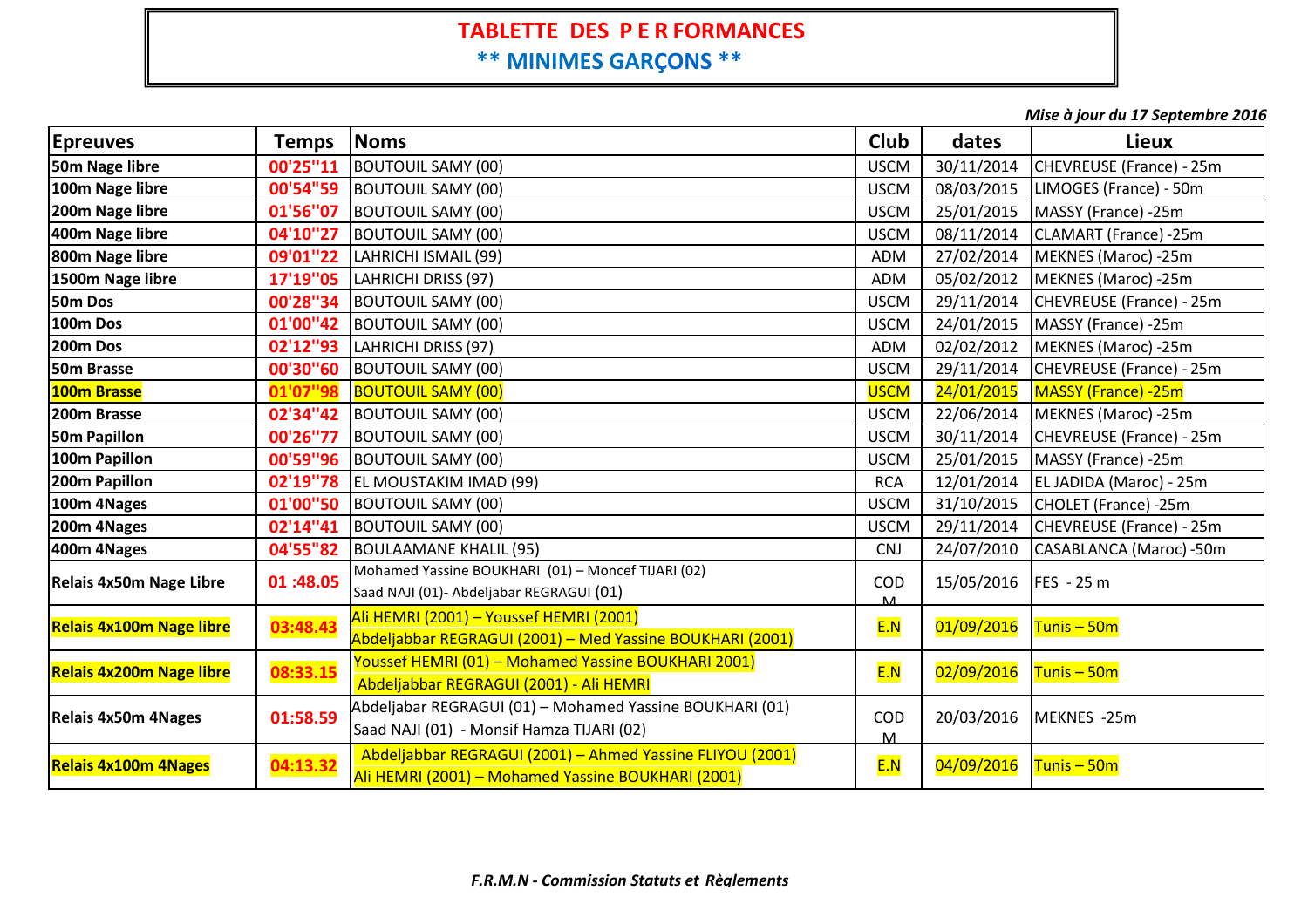#### **TABLETTE DES PERFORMANCES\*\* BENJAMINES \*\***

*Mise à jour du 22 Aout 2016*

| <b>Epreuves</b>            | Temps Noms |                                                                                       | <b>Clubs</b> | dates      | lieux                        |  |
|----------------------------|------------|---------------------------------------------------------------------------------------|--------------|------------|------------------------------|--|
| 50m Nage libre             |            | 00 :29.30 DIOURI RIM (00)                                                             | CODM         | 17/03/2013 | Meknès - 25 m                |  |
| 100m Nage libre            |            | 01 :03.52 Yasmeen BOUTOUIL (98)                                                       | <b>USCM</b>  | 09/07/2011 | Meknès - 25 m                |  |
| 200m Nage libre            |            | 02:20.07 Lina KHIYARA                                                                 | <b>RCA</b>   | 22/07/2016 | Charleroi (Belgique) - 50 m  |  |
| 400m Nage libre            |            | 04:49.14   Lina KHIYARA                                                               | <b>RCA</b>   | 22/07/2016 | Charleroi (Belgique) - 50 m  |  |
| 800m Nage libre            |            | 10:13.13   Taghrid DAHBANI (03)                                                       | <b>RCA</b>   | 06/03/2016 | FONTAINE (France) - 25m      |  |
| 1500m Nage libre           |            | <b>19:52.75 EL BANAR MARWA (95)</b>                                                   | ADM          | 25/05/2008 | RABAT (Maroc) - 50m          |  |
| 50m Dos                    |            | 00'33"45   Oumayma ETTALBI (03)                                                       | CODM         | 11/06/2016 | Meknès - 25 m                |  |
| <b>100m Dos</b>            |            | 01'09"96 BOUTOUIL YASMEEN (98)                                                        | <b>USCM</b>  | 09/07/2011 | MEKNES (Maroc) -25m          |  |
| 50m Brasse                 |            | 00'35"67   LAKNIT HIBA (02)                                                           | <b>CODM</b>  | 19/04/2015 | MEKNES (Maroc) -25m          |  |
| 200m Dos                   |            | 02'33"10   ZERAIDI KENZA (02)                                                         | AS.FAR       | 04/07/2015 | ALEXANDROUPOLI (Grece) - 50m |  |
| 100m Brasse                |            | 01'17"60   LAKNIT HIBA (02)                                                           | CODM         | 05/07/2015 | ALEXANDROUPOLI (Grece) - 50m |  |
| 200m Brasse                |            | 02'56"14   LAKNIT HIBA (02)                                                           | CODM         | 04/04/2015 | DUBAI (EAU) - 50m            |  |
| <b>50m Papillon</b>        |            | 00: 31.56 Taghrid DAHBANI (03)                                                        | <b>RCA</b>   | 27/03/2016 | Casablanca - 50m             |  |
| 100m Papillon              |            | 01:12.06   Taghrid DAHBANI (03)                                                       | <b>RCA</b>   | 02/07/2016 | Béthune (France) – 50m       |  |
| 200m Papillon              |            | 02:41.10 Taghrid DAHBANI (03)                                                         | <b>RCA</b>   | 03/04/2016 | Fontaine (France) - 25m      |  |
| 100m 4Nages                |            | 01'13"54   DIOURI RIM (00)                                                            | <b>CODM</b>  | 28/04/2013 | MEKNES (Maroc) -25m          |  |
| 200m 4Nages                |            | <b>02:29.17</b> EL ABBARI HAFSA (02)                                                  | OCK          | 07/06/2015 | RABAT (Maroc) - 25m          |  |
| 400m 4Nages                |            | 05:35.31 Taghrid DAHBANI (03)                                                         | <b>RCA</b>   | 03/04/2016 | Fontaine (France) - 25m      |  |
| Relais 4x50m Nage libre    | 02'04"83   | SALEK HOUDA (97) - EL MASNAOUI NARJISE (97)<br>SALEK FADWA (97) - EL MASNAOUI YASMINE | <b>USCM</b>  | 11/07/2010 | MEKNES -25m                  |  |
| Relais 4x100m Nage libre   | 04'29"39   | DAHBANI TAGHRID (03) - ZERAIDI KENZA (02)<br>ETTALBI OUMAIMA (03) - LAKNIT HIBA (02)  | EN           | 04/04/2015 | DUBAI (EAU) - 50m            |  |
| <b>Relais 4x50m 4Nages</b> | 02'21"25   | EL MASNAOUI NARJISE (97) - SALEK HOUDA (97)<br>SALEK FADWA (97) - EL MASNAOUI YASMINE | <b>USCM</b>  | 16/05/2010 | KENITRA - 25m                |  |
| Relais 4x100m 4Nages       | 05'00"31   | ZERAIDI KENZA (02) - LAKNIT HIBA (02)<br>DAHBANI TAGHRID (03) - ETTALBI OUMAIMA       | <b>EN</b>    | 04/04/2015 | DUBAI (EAU) - 50m            |  |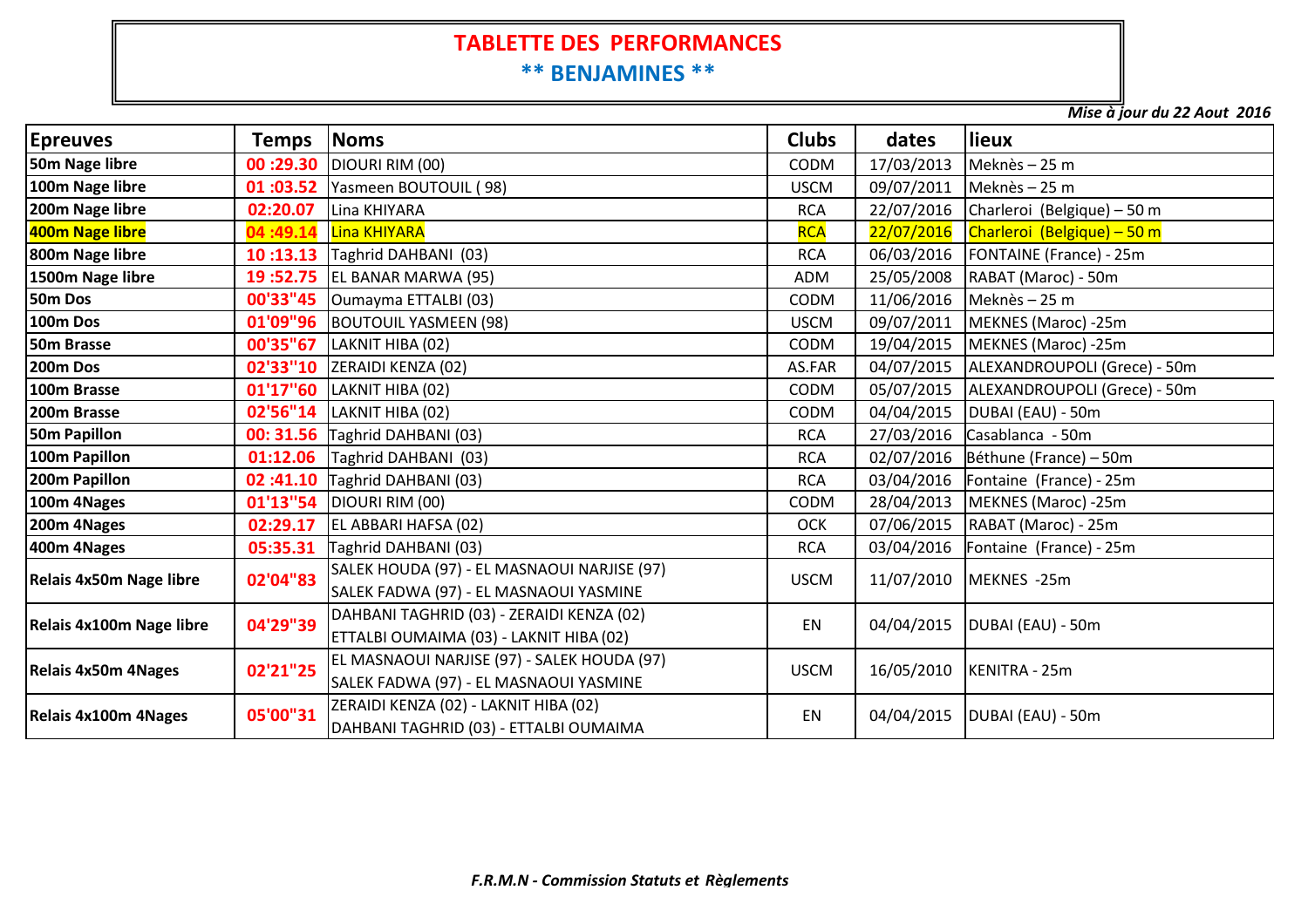#### **TABLETTE DES PERFORMANCES\*\* BENJAMINS \*\***

*Mise à jour du 17 Aout 2016*

| <b>Épreuves</b>            | <b>Temps</b> | <b>Noms &amp; Prénoms</b>                                | <b>Clubs</b> | dates      | lieux                               |  |  |
|----------------------------|--------------|----------------------------------------------------------|--------------|------------|-------------------------------------|--|--|
| 50m Nage Libre             | 00:27.27     | Akram ALAOUI (03)                                        | <b>OCK</b>   |            | 21/07/2016   Montréal (Canada       |  |  |
| 100 m Nage Libre           | 01:00.38     | Akram ALAOUI (03)                                        | OCK          |            | 12/06/2016 Repentigny (Canada)      |  |  |
| 200m Nage Libre            | 02:05.83     | Akram ALAOUI (03)                                        | <b>OCK</b>   |            | 10/07/2016 Repentigny (Canada)      |  |  |
| 400m Nage Libre            | 04:23.29     | Akram ALAOUI (03)                                        | <b>OCK</b>   |            | 02/07/2016 Repentigny (Canada)      |  |  |
| 800m Nage Libre            |              | 09:34.45 Akram ALAOUI (03)                               | <b>OCK</b>   |            | 07/06/2016 Repentigny (Canada)      |  |  |
| 50m Dos                    | 00:32.97     | Akram ALAOUI (03)                                        | <b>OCK</b>   |            | 14/02/2016 Gatineau (Canada)        |  |  |
| 100m Dos                   | 01:10.63     | <b>Akram ALAOUI (03)</b>                                 | <b>OCK</b>   |            | 11/01/2016 Gatineau (Canada)        |  |  |
| 200m Dos                   |              | 02: 31.73 Akram ALAOUI (03)                              | <b>OCK</b>   |            | 03/07/2016   Point-Claire (Canada)  |  |  |
| 50m Brasse                 |              | <b>00.97 :35</b> Mohamed Taha MALKI (03)                 | <b>USCM</b>  |            | 29/05/2016 Kenitra - 25m            |  |  |
| 100m Brasse                | 01:21.46     | Mohamed Taha MALKI (03)                                  | <b>USCM</b>  |            | 26/06/2016   Kenitra - 25m          |  |  |
| 200m Brasse                |              | 02'57"56   SAFI NEDAL (95)                               | <b>CODM</b>  |            | 25/07/2008 CASABLANCA (Maroc) - 50m |  |  |
| 50m Papillon               | 00:30.43     | Akram ALAOUI (03)                                        | <b>OCK</b>   |            | 01/07/2016 Point-Claire (Canada)    |  |  |
| 100m Papillon              |              | 01:04.91 Akram ALAOUI (03)                               | <b>OCK</b>   |            | 02/07/2016 Point-Claire (Canada)    |  |  |
| 200m Papillon              | 02:25.27     | <b>Akram ALAOUI (03)</b>                                 | OCK          | 01/07/2016 | <b>Repentigny (Canada)</b>          |  |  |
| 100m 4Nages                | 01:12.19     | LARAICHI Med OUSSAMA (88)                                | <b>CNJ</b>   |            | 13/07/2008 RABAT (Maroc) - 25m      |  |  |
| 200m 4Nages                | 02:29.17     | <b>Akram ALAOUI (03)</b>                                 | <b>OCK</b>   |            | 11/01/2016 Gatineau (Canada)        |  |  |
| 400m Nage Libre            | 05:17.12     | BOULAAMANE KHALIL (95)                                   | <b>CNJ</b>   |            | 11/05/2008 RABAT (Maroc) - 50m      |  |  |
| Relais 4x50m Nage Libre    | 01'59"84     | REGRAGUI OMAR (97) - TERRAB EL HADI (97)                 | <b>USF</b>   |            | 11/07/2010   MEKNES (Maroc) - 25m   |  |  |
|                            |              | FILALI BABA REDA (97) - RIHANI AMINE (97)                |              |            |                                     |  |  |
| Relais 4x100m Nage libre   | 04'26"93     | FILALI AZHARI MOHAMED YASSINE (95)- EL BALQUI ZIYAD (95) | CODM         |            | 13/07/2008 RABAT (Maroc) - 25m      |  |  |
|                            |              | EZZOUAHRI HICHAM (95)- SAFI NEDAL (95)                   |              |            |                                     |  |  |
| <b>Relais 4x50m 4Nages</b> | 02:13.63     | Anir SADIQUI (03) - Mohamed Taha MALKI (03)              | <b>USCM</b>  |            | 12/06/2016   Kenitra - 25m          |  |  |
|                            |              | Yassir BENCHABBA (04) - Yahya BRIDI (03)                 |              |            |                                     |  |  |
| Relais 4x100m 4Nages       | 04'56"97     | EZZOUAHRI HICHAM (95)- SAFI NEDAL (95)                   | CODM         |            | 13/07/2008   RABAT (Maroc) - 25m    |  |  |
|                            |              | FILALI AZHARI MOHAMED YASSINE (95)- SABER SAID (95)      |              |            |                                     |  |  |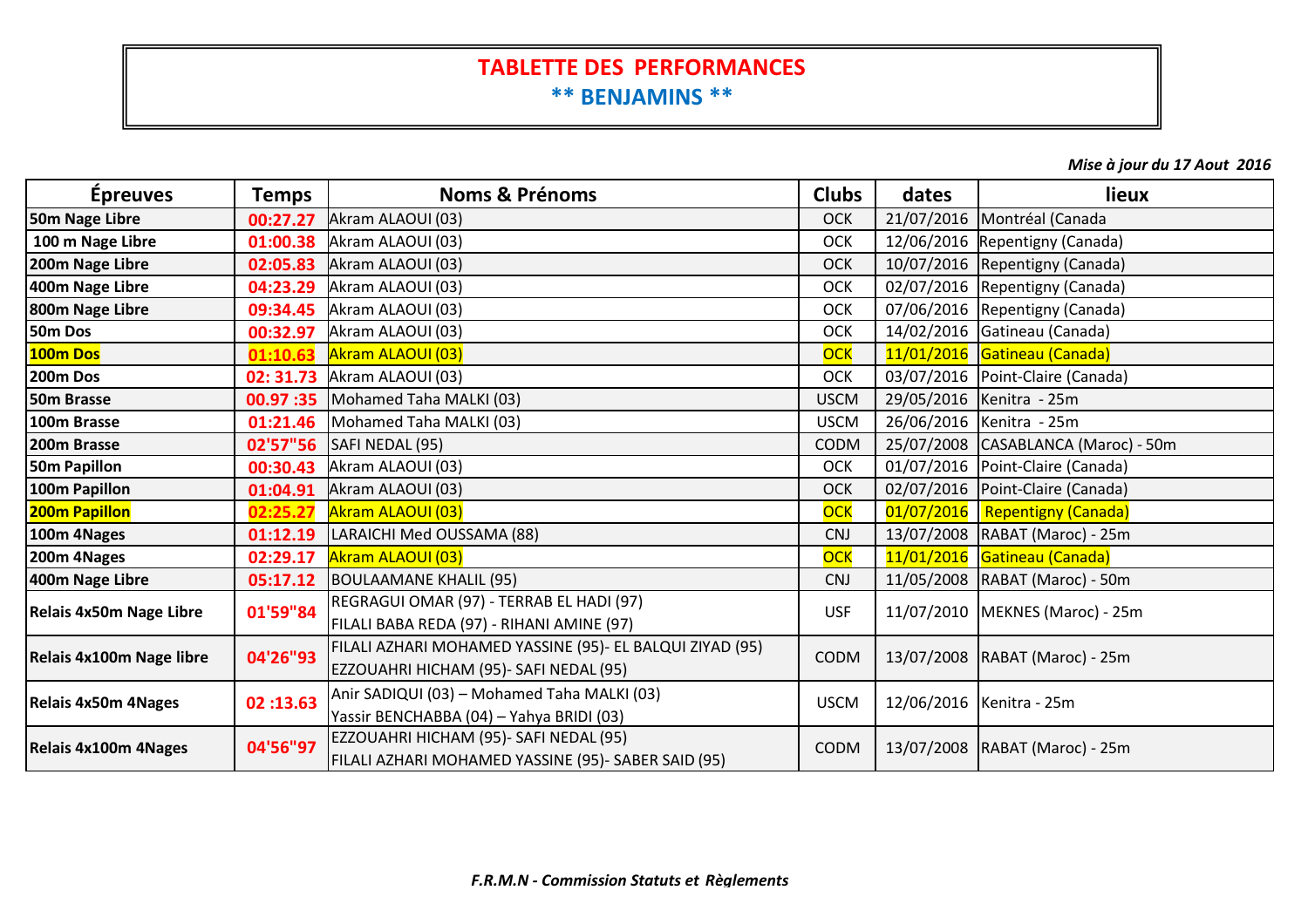### **TABLETTE DES PERFORMANCES \*\* POUSSINES \*\***

*Mise à jour du 26 Juin 2016*

| <b>Epreuves</b>            | Temps    | <b>Noms &amp; Prénoms</b><br><b>Clubs</b><br>dates                                          |             | lieux |                                   |
|----------------------------|----------|---------------------------------------------------------------------------------------------|-------------|-------|-----------------------------------|
| 50m Nage libre             |          | <b>00'30"83</b> ETTALBI OUMAIMA (03)                                                        | <b>CODM</b> |       | 15/06/2014 RABAT-25m              |
| 100m Nage libre            |          | 01:11 ;85   Hind DOUHA (05)                                                                 | <b>RCA</b>  |       | 25/06/2016 CASABLANCA-50m         |
| 200m Nage libre            |          | <b>02:32.85</b> Yasmine DRYEF (06)                                                          | <b>RCA</b>  |       | 05/06/2016 Kenitra 25m            |
| 400m Nage libre            |          | 05'21"62   DAHBANI TAGHRID (03)                                                             | <b>CSE</b>  |       | 15/06/2014 RABAT-25m              |
| 800 m Nage Libre           | 12:21.65 | Malak BOUKILI (04)                                                                          | <b>TSC</b>  |       | 19/09/2015   Hamar (Norvége) -50m |
| 50m Dos                    |          | 00'37"66 ETTALBI OUMAIMA (03)                                                               | CODM        |       | 09/02/2014   FES (Maroc) - 25m    |
| 100m Dos                   | 01:21.84 | Oumnia SEBBATA (05)                                                                         | <b>FUS</b>  |       | 12/06/2016 Kenitra 25m            |
| 200m Dos                   | 02:58.81 | Oumnia SEBBATA (05)                                                                         | <b>FUS</b>  |       | 26/06/2016 Kenitra 25m            |
| 50m Brasse                 |          | 00'39"12   LAKNIT HIBA (02)                                                                 | CODM        |       | 19/05/2013   MEKNES (Maroc) - 25m |
| 100m Brasse                |          | 01'31"81 EL BEKRI SARA (87)                                                                 | <b>WAC</b>  |       | 19/07/1997   MEKNES (Maroc) -50m  |
| 200m Brasse                | 03:15.68 | Meryem HOSNI (05)                                                                           | <b>ACK</b>  |       | 24/07/2016 Casablanca (50m)       |
| 50m Papillon               | 00'35"21 | LAKNIT HIBA (02)                                                                            | <b>CODM</b> |       | 19/05/2013   MEKNES (Maroc) - 25m |
| 100m Papillon              |          | 01'24"85   ZAKI HAJAR (01)                                                                  | <b>RCA</b>  |       | 24/06/2012   MEKNES (Maroc) - 25m |
| 100m 4Nages                | 01'19"01 | LAKNIT HIBA (02)                                                                            | CODM        |       | 19/05/2013   MEKNES (Maroc) - 25m |
| 200m 4Nages                |          | 02'46"84   ETTALBI OUMAIMA (03)                                                             | <b>CODM</b> |       | 15/06/2014  RABAT (Maroc) -25m    |
| 400m 4Nages                | 06'28"96 | BOULAAMANE IMANE (89)                                                                       | <b>CNJ</b>  |       | 08/08/1998 Casablanca - 50m       |
| Relais 4x50m Nage Libre    | 02'18"81 | SALEK HOUDA (97) - EL MASNAOUI NARJISS (97)<br>SALEK FADWA (97) - EL MASNAOUI YASSMINE (97) | <b>USCM</b> |       | 13/07/2008   RABAT (Maroc) -25m   |
| <b>Relais 4x50m 4Nages</b> | 02:36.31 | Lamia ELMACHRAFI (05) - Hind DOUHA (05)<br>Yasmine DRAYEF (06) - Kenza SALMAN (05)          | <b>RCA</b>  |       | 14/07/2016 Casablanca -50m        |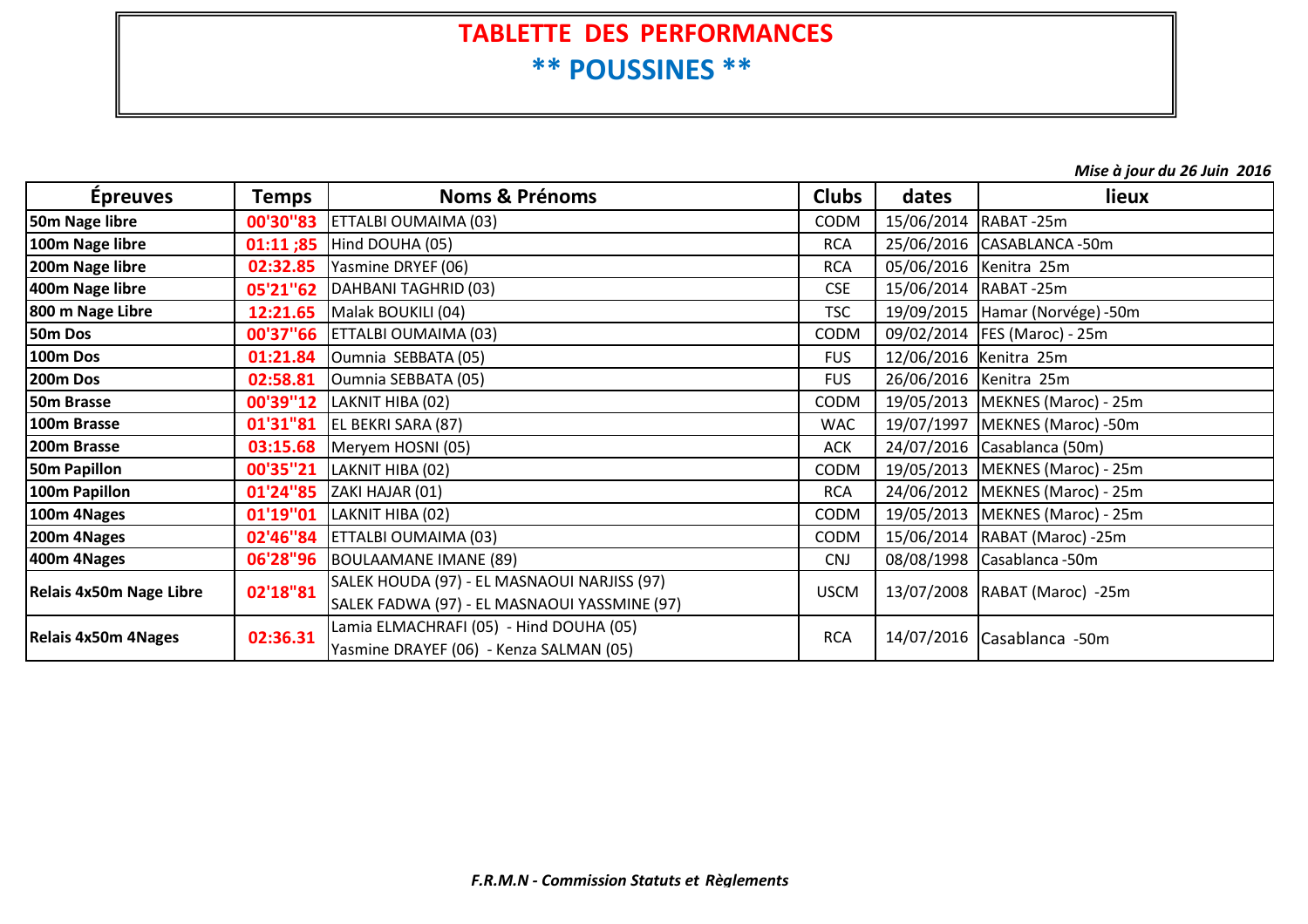#### **TABLETTE DES PERFORMANCES**

**\*\* POUSSINS \*\***

**Épreuves Records Noms & Prénoms Clubs Dates Lieux50m Nage Libre 00'30''66**BOURZINE Adam (05)<br>BOURZINE Adam (05) USCM USCM USCM 17/07/2016 Fès - 50m **100m Nage Libre 01.07.66**BOURZINE Adam (05) USCM USCM 12/06/2016 Kenitra -25m **200m Nage Libre 02'23"85** HAMOUCHANE SAMI (00) CODMCODM 09/07/2011 Meknès -25m<br>ADM 07/06/2015 Rabat-25m **400m Nage Libre 05'10''21** EL MANSAR MEHDI (04) ADMADM 07/06/2015 Rabat-25m<br>USCM 29/05/2016 Kenitra -25 **50m Dos 00'35"47** Adam BOURZINE (05) USCMUSCM 29/05/2016 Kenitra -25m<br>CND/ASS 24/06/2012 Meknès -25m **100m Dos 01'18"70** MSOUGAR ALI (01) CND/ASS 24/06/2012 Meknès -25m **200m03'05"99** GAZARI NIZAR (93)<br> **00'41"25** BOUTOUYL SAMI (00) **DHJ 30/08/2003 MARRAKECH (Maroc) -50m 50mm Brasse <mark>00'41"25</mark> BOUTOUYL SAMI (00)** USCM<br>Cure present to the product of the product of the USC of the USC of the USC of the Present of the product of th 09/07/2011 Meknès -25m **100m Brasse 01'32''00** BOUKHARI Med Yassine (01) CODM 24/06/2012 MEKNES (Maroc) - 25m **200mUSF 26/08/2000 MARRAKECH (Maroc) -50m<br>USF 18/05/2008 RABAT - 25m 50mPapillon 100 132.96** Amine RIHANI(97) USF 18/01:16.57 Adam BOURZINE (05) **100m Papillon 01:16.57** Adam BOURZINE (05) USCM 03/04/2016 Kenitra -25m **200mPa'05"99** GAZARI NIZAR (93)<br> **Papillon Papillon** DHJ 30/08/2003 MARRAKECH (Maroc) -50m<br> **Papillon** USCM 26/06/2016 Kenitra -25m **100m 4Nages 01:17.72** BOURZINE Adam (05) USCMUSCM 26/06/2016 Kenitra -25m<br>USCM 09/07/2011 MEKNES (Mai **200m 4Nages 02'44"90** BOUTOUYL SAMI (00) USCM 09/07/2011 MEKNES (Maroc) -25m **400m 4 Nages 06'32"29**GAZARI NIZAR (93)<br>| DHJ 02/08/2003 CASABLANCA (Maroc) -50m<br>| AZZAOUI MOSTAPHA (97) - AYOUBI MEHDI (98) **Relais 4x50m Nage Libre 02'12"08**AZZAOUI MOSTAPHA (97) - ATOUBI MEHDI (98)<br>BENMANSSOUR SOUHAIL (97) - HAMOUCHANE SOUHAIL (97) CODM | 13/07/2008 RABAT (Maroc) -25m **Relais 4x50m 4Nages 02'13"63**Anir SADIQUI ( ) – Taha MALKI ()<br>Yassir BENCHABA () – Yahya BRIDI () USCM | 12/06/2016 Kenitra -25m

*Mise à jour du 17 Juillet 2016*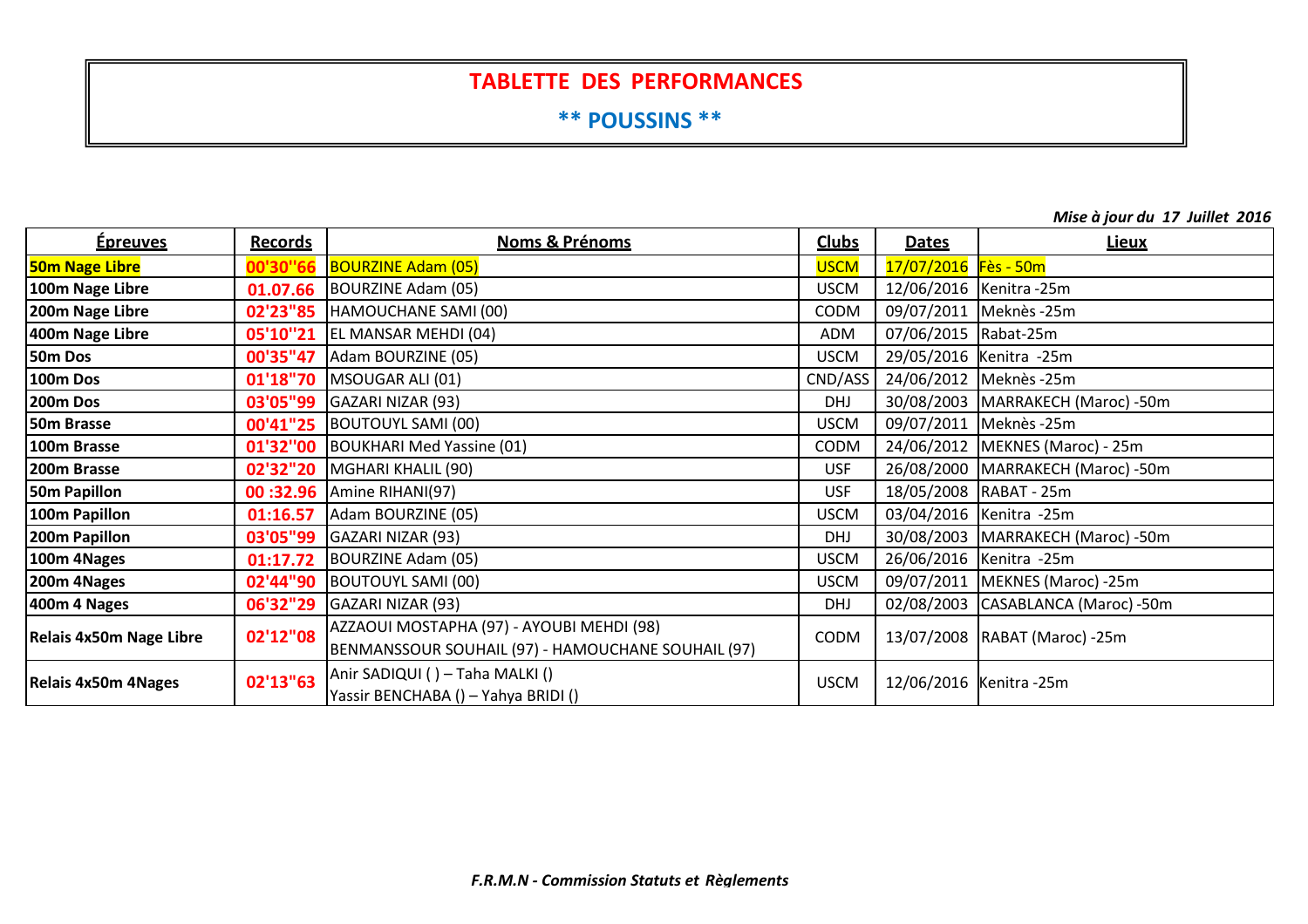#### **TABLETTE DES PERFORMANCES RELAIS MIXTES**

 *Mise à jour du 17 Septembre 2016* 

| <b>EPREUVES</b>                                | <b>RECORDS</b> | <b>NOMS &amp; PRENOMS</b>                                                                                    | <b>CLUBS</b>  | <b>DATES</b> | <b>LIEUX</b>  |
|------------------------------------------------|----------------|--------------------------------------------------------------------------------------------------------------|---------------|--------------|---------------|
| <b>Relais 4x50m Nage Libre Mixte POUSSINS</b>  | 02:10.56       | Lina DANNA (2005) - Said CHAHINE (2005)<br>Maha BASKACH (2005)- Adam BOURZINE                                | <b>USCM</b>   | 17/07/2016   | <b>Fès</b>    |
| <b>Relais 4x50m Nage Libre Mixte BENJAMINS</b> | 01:58.59       | Imane BASKACH (2003) - Anir SEDIQUI (2003)<br>Hiba CHOUAIBI (2004) - Yasser BENCHEBBA (2004)                 | <b>USCM</b>   | 17/07/2016   | <b>Fès</b>    |
| <b>Relais 4x50m Nage Libre Mixte MINIMES</b>   |                |                                                                                                              |               |              |               |
| <b>Relais 4x50m Nage Libre Mixte CADETS</b>    |                |                                                                                                              |               |              |               |
| <b>Relais 4x50m Nage Libre Mixte JUNIORS</b>   |                |                                                                                                              |               |              |               |
| <b>Relais 4x100m Nage Libre Mixte MINIMES</b>  | 04'08"59       | REGRAGUI ABDELJABBAR (2001) - ZERAIDI KENZA (2002) - LAKNIT<br>HIBA (2002) - BOUKHARI MOHAMED YASSINE (2001) | <b>CODM</b>   | 23/01/2016   | <b>Meknès</b> |
| <b>Relais 4x100m Nage Libre Mixte CADETS</b>   | 04'00"53       | CHAARI SOUKAINA (2000) - EL KHADRI SAMARA (2000)<br>BELAFKIH AHMED WDIA (1999) - CHAARI SOUFIANE<br>(1999)   | <b>AS FAR</b> | 23/01/2016   | <b>Meknès</b> |
| <b>Relais 4x100m Nage Libre Mixte JUNIORS</b>  | 04'00"16       | MOULAY BERKCHI MEHDI (1998) - EIDE MIRIAM (1998)<br>EL ALAMI NIZAR (1998) - BOUTOUIL YASMEEN (1998)          | <b>USCM</b>   | 23/01/2016   | <b>Meknès</b> |
| <b>Relais 4x50m 4 Nages Mixte POUSSINS</b>     | 02:30.63       | Said CHAHINE (2005) - Lina DANNA (2005)<br>Adam BOURZINE (2005) - Maha BASKACH (2005)                        | <b>USCM</b>   | 17/07/2016   | <b>Fès</b>    |
| <b>Relais 4x50m 4 Nages Mixte BENJAMINS</b>    | 02:15.31       | Hiba CHOUAIBI (2004) - Yasser BENCHEBBA (2004)<br>Imane BASKACH (2003) - Anir SEDIQUI (2003)                 | <b>USCM</b>   | 17/07/2016   | <b>Fès</b>    |
| <b>Relais 4x50m 4 Nages Mixte MINIMES</b>      |                |                                                                                                              |               |              |               |
| <b>Relais 4x50m 4 Nages Mixte CADETS</b>       |                |                                                                                                              |               |              |               |
| <b>Relais 4x50m 4 Nages Mixte JUNIORS</b>      |                |                                                                                                              |               |              |               |
| <b>Relais 4x100m 4 Nages Mixte MINIMES</b>     | 04:40.55       | Abdeljabbar REGRAGUI (2001) - Hiba LAKNIT (2002)<br>Ali HEMRI (2001) - Doha FAHSI (2001)                     |               |              |               |